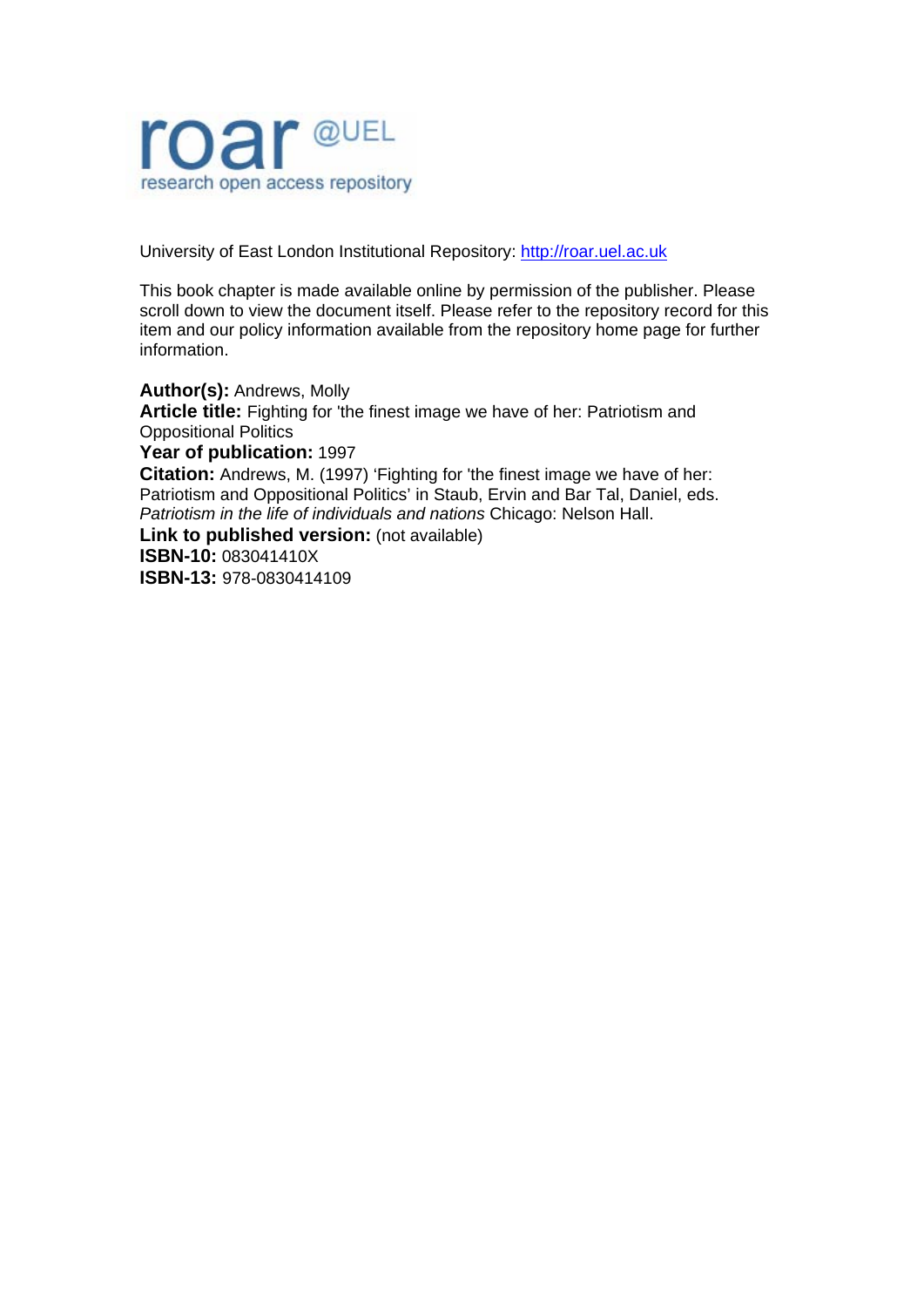Andrews, M. (1997) "Fighting for 'the finest image we have of her: Patriotism and Oppositional Politics" in Staub, Ervin and Bar Tal, Daniel, eds. *Patriotism in the life of individuals and nations* Chicago: Nelson Hall.

# **Fighting for 'the finest image we have of her': Patriotism and Oppositional Politics**

In the midst of the Second World War, Albert Camus was moved to write a series of letters to his German friend, Rene Leynaud, in which he explained what he perceived to be the fundamental difference between their worldviews. He begins the first of these letters by recalling a conversation between them. You said to me "The greatness of my country is beyond price. Anything is good

that contributes to its greatness..."No", I told you, "I cannot believe that everything must be subordinated to a single end... I should like to be able to love my country and still love justice. I don't want any greatness for it, particularly a greatness born of blood and falsehood. I want to keep it alive by keeping justice alive." You retorted: "Well, you don't love your country."...No, I didn't love my country, if pointing out what is unjust in what we love amounts to not loving, if insisting that what we love should measure up to the finest image we have of her amounts to not loving (Camus 1960: 3-4).

For Camus, the only greatness worth having is that which is built on a fundamental respect for the integrity of justice. A "greatness" which is blind or indifferent to the supremacy of this principle, a "greatness" which is "beyond price," can only be hollow. The context in which Camus makes his case, the Second World War, is perhaps the most pronounced moral tale of the twentieth century. Here are the forces of good and evil, the resistance fighters (of which Camus was a part) against the unconscionable nazis - can one really question whose "greatness" was greater? And yet, it is perhaps the particularity of this context which lends it its clarity. Despite the obvious merits of Camus' argument, the central point which he makes is controversial, especially when applied to other contexts.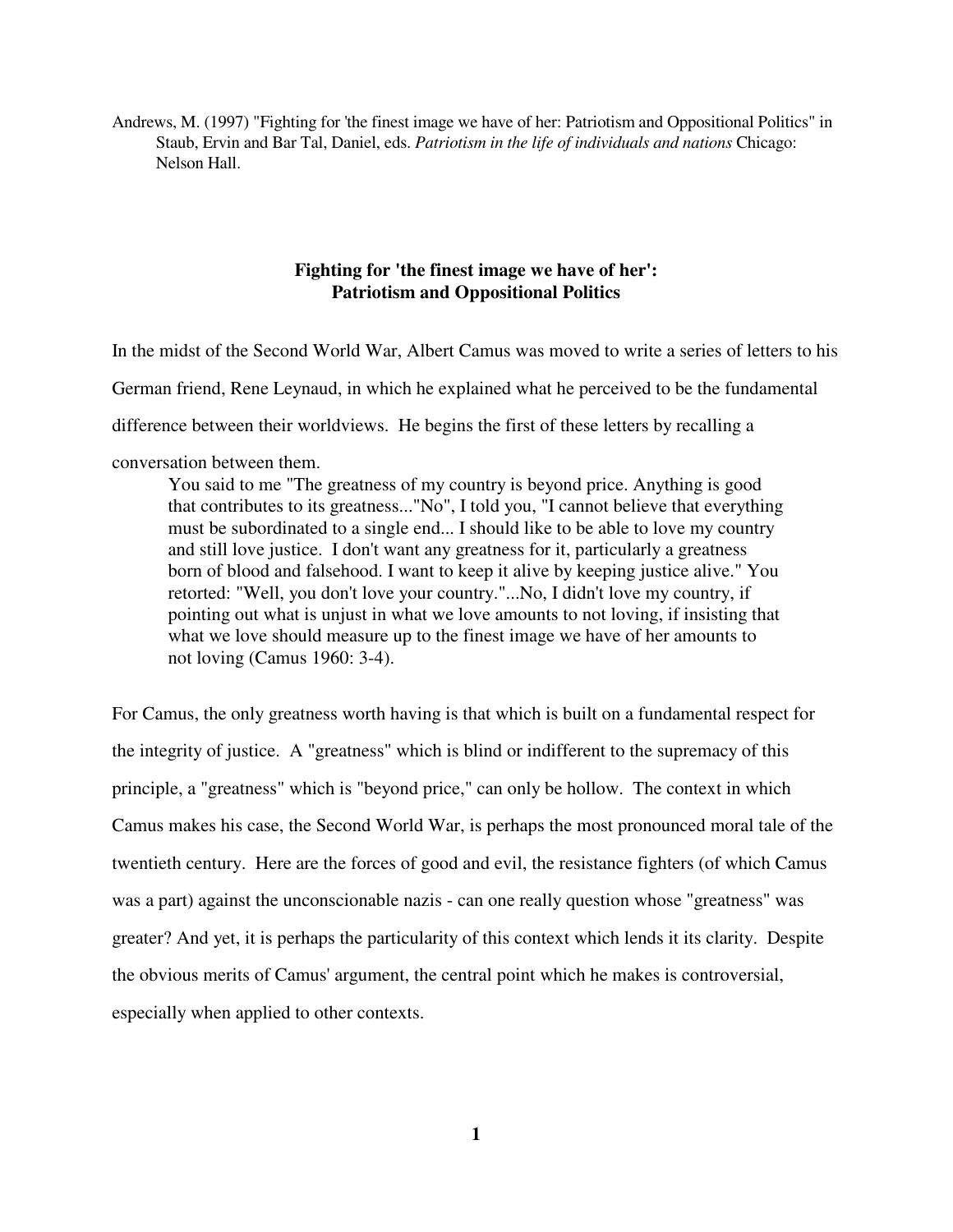My own work on the political psychology of social change activists (Andrews 1991, 1994a, 1994b) reveals that one characteristic which people of this description seem to share, even in different times and in different countries, is a professed deep love for their country. This contrasts with the way in which they have often been portrayed: as disloyal citizens, if not outright traitors. In Britain, Jack Dash, lifetime member of the Communist Party and wellknown trade union organizer of the docks of East London, began his first interview with the proud claim that the was born "on our national day, St. George's Day, and the anniversary of the birth of Shakespeare," the 23rd of April, 1907. He saw his life's work as a dedication to the interests of the working people of his country, and as such it was only fitting that he, along with the bard, should be born "on our national day." Many times in our conversations together he described himself as "a patriot for my class." This profound sense of identity with the ordinary people of the country was shared by other respondents in the same study, in which I explored motivation for long-term political activism.

My work in East Germany, shortly after the revolutionary changes of Autumn 1989, reveals a similar story. I interviewed many women and men who had been pivotal actors in the dramatic changes which occurred in that country. Why had they done what they did? Had their intention been to bring down, not only the wall, but their country along with it? The comments I heard were virtually all resonant with the feelings of Werner Fischer, once prominent dissident and later the person in charge of disbanding the Stasi: "I did not want to see the GDR disappear. This is how many opposition members express it today: 'better to have a stormy relationship than none at all." The popular construction in the west of the fall of the Berlin Wall, depicting a people's victory of capitalism over socialism, contrasts with the viewpoint of many of those who participated in the making of those events. As Fischer explains, "We never questioned this system as such.... we did believe in the reformability of the system ... [We wanted] to adapt

**2**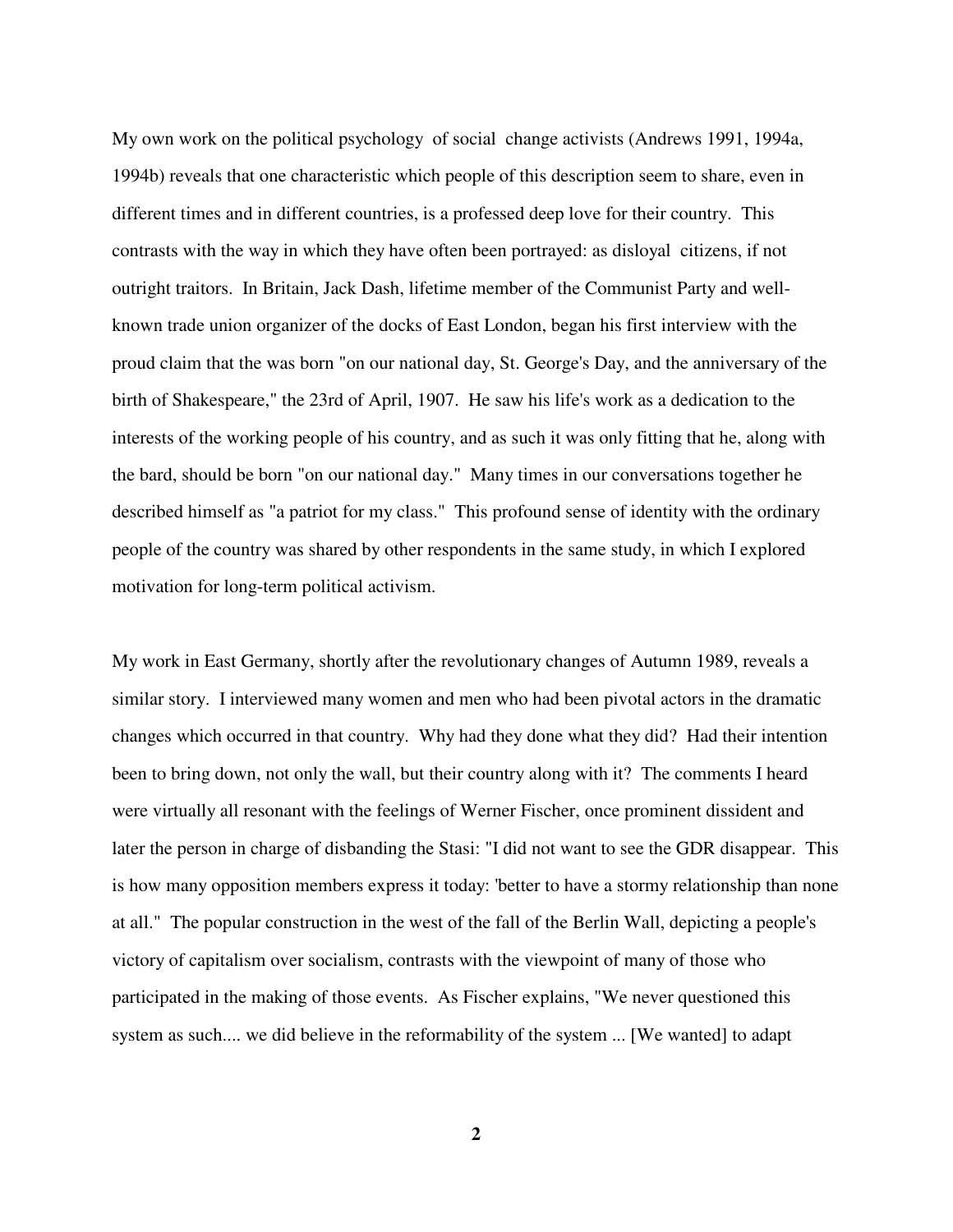socialism to a more human face, as it was known to us..." Many political activists who strongly criticized the state shared the beliefs of Robert Havemann, symbol of East German resistance, who described himself "not as one disappointed in the socialist idea but as its confirmed partisan" (Allen 1991: 62). They saw themselves as patriots, and wanted to defend their country against those who were running it. Those who chose to stay and fight for a better socialism in East Germany were not taking an option exercised by many of their compatriots, namely to leave. In 1989, 343,854 emigrants left for the West (Naimark 1992:86). Three days before the opening of the Berlin Wall, Barbel Bohley described those who had stayed behind: "The consensus is: we want to stay here, we want reforms here, we don't want to introduce capitalism" (East European Reporter Autumn 1989: 17). Wolfgang Templin, once described by Honnecker as the number one enemy of the state, personifies the spirit of many who offered resistance to the East German state. Templin, along with his family, was exiled to the west following his participation in the Rosa Luxemburg demonstrations of January 1988. He describes what happened immediately following the opening of the Berlin Wall, nearly two years after he had been forced to leave the country:

 I immediately rang friends and said, if the wall comes down, then my route back into the GDR is free, and I was ecstatic... The fall of the wall for me meant that I cold go back into the GDR rather than get out of it. And purely physically I experienced this - everybody pushing past me in the opposite direction and me pushing against the stream the other way. Well, I was overjoyed and it was in that mood that I re-entered the GDR. ... Two, three weeks later, we all, that is my children, my family moved back here.

These do not appear to be the words of someone who is an enemy of the state. Rather, the story which Templin tells reveals a deep love for his country, a love which is shared by many of his fellow activists, who, like him cared enough to fight.

The experience of Jack Dash on the docks of East London, or of Wolfgang Templin, forging his way through the crowds as he made his way back to his native East Germany, are unique only in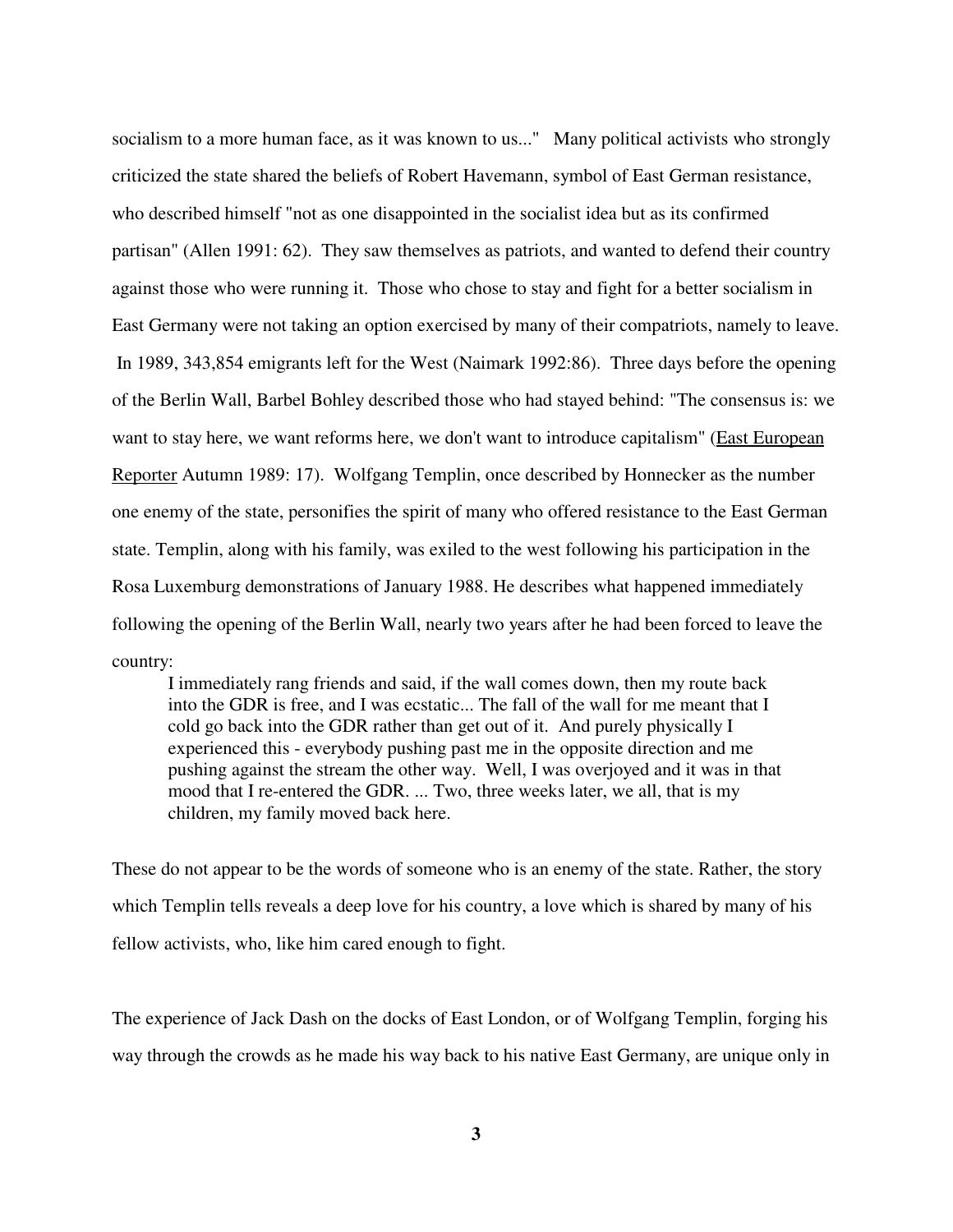their particulars. It is not uncommon for those who are charged with being unpatriotic, because of a public and sustained criticism of their government, to attribute their motivations to a fierce sense of loyalty to what they perceive to be the larger good of the country.

In this paper, I will examine in detail one situation in which activists who were demonstrating against a policy of their government refused to acquiesce with the labels which others used to characterize their actions. Rather, through their actions they challenged prevalent constructions of patriotism, as they suggested an alternative expression of loving one's country.

Colorado Springs, Colorado - with five military establishments in the general vicinity - is one of the most densely militarized cities in the United States, with fifty-five percent of its total economy involved in the defense industry. It is not, thus, a very welcoming community for "peace politics." Nevertheless, during the Gulf War, a very small but committed group of people set up a 24-hour-a-day vigil to protest the war, which was kept from the beginning of Operation Desert Storm until the cease fire. When these anti-war protesters<sup>1</sup> describe the motivation behind their political activity, they reveal a profound sense of attachment for their country, and present the case for their actions on grounds similar to those argued by Camus. Arwen, one of the vigil organizers, exemplifies this attitude:

 I do love my country ... People use this 'love it or leave it' ideal a lot. In some ways I would agree with that, but I define loving more broadly than they do. Most people who say that mean accept it or leave it and that's very different from what I think ... it means to love. To love is not to accept it as it is but to consider it worth

 $\overline{a}$ 

In the autumn of 1992 I interviewed ten people, all of whom had been politically active during the Gulf War. Initially I interviewed persons who I knew had participated in protests against the war, regarding their views on the presence of the national flag at the anti-war vigil. These conversations led me to speak with others who had been involved with orchestrating different local activities pertaining to the Gulf War, most notably "One Hour for America."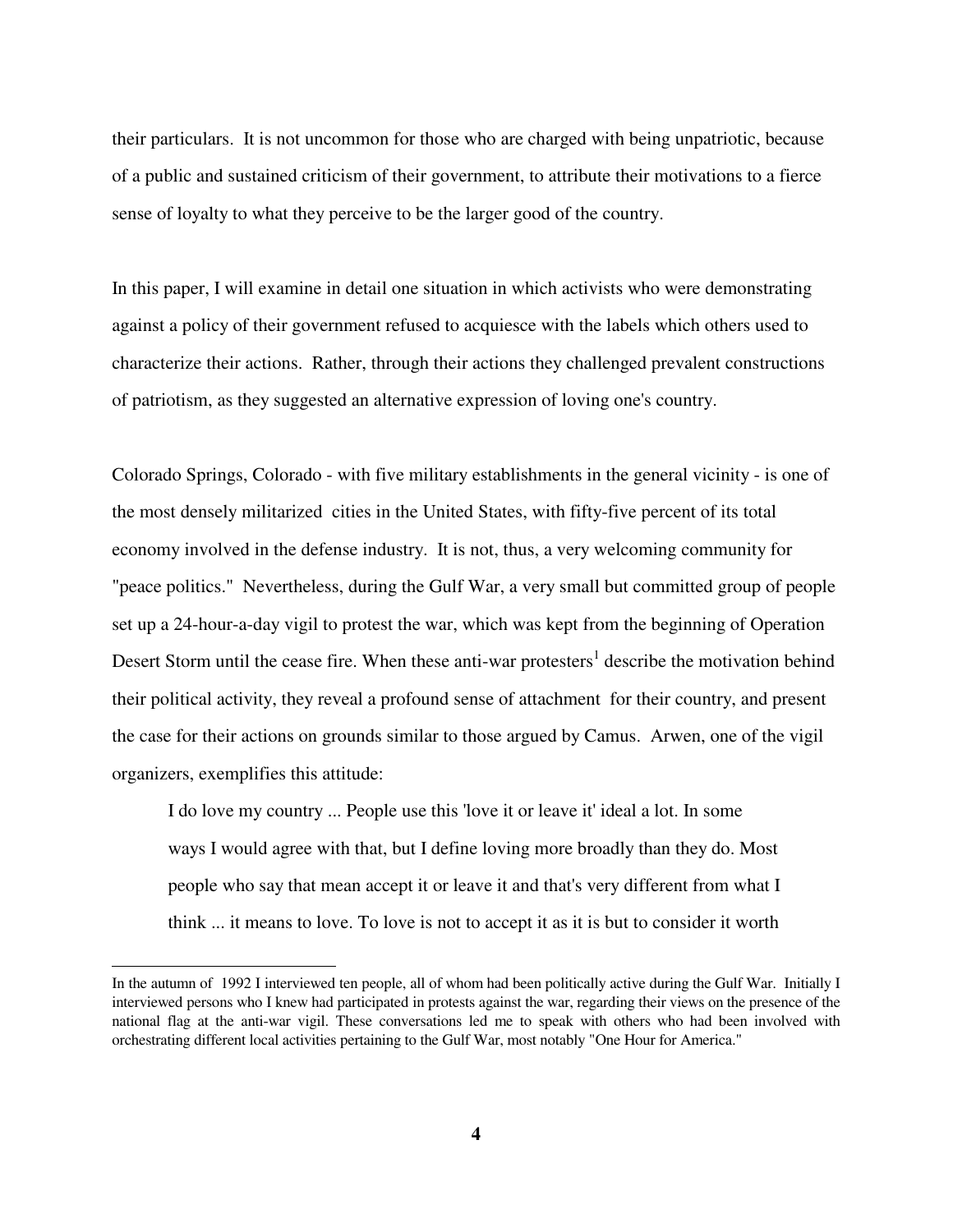while to work on.

The question "Would you say that you love your country?" produces a very elaborate response

from Bruce, a cleric and activist from Colorado Springs:

 Oh, I absolutely would... If I didn't care ... why would I even bother... I mean why wouldn't I go home at night and forget about this stuff... I don't do it because I like it. I don't do it because it's fun... Why would I bang my head against the wall in these causes that seem often to be losing causes if I didn't have some sense of what's the larger good there... Love for me is a different kind of an activity and ... action than most people think of it as, and for me, there's lots of commitment and endurance and tough hanging in there that goes with the notion of love, and doing things that don't feel comfortable that are important to do for some larger good.

Both Arwen and Bruce make a distinction between their own conceptions of "loving one's country" and what they believe "most people think." The critical tension revolves around competing interpretations of love. Is love unconditional acceptance, or is it of a more robust nature, enduring and benefitting from criticism? Jill says "you can love something without loving everything about it... a large part of love is seeing faults and seeing problems and being willing to face those and to change those." Bruce's concern with "the larger good" is reminiscent of Camus' refusal to subordinate everything to achieve a single end. An action or course of action must be evaluated, not on merits of convenience and self-interest, but according to higher principles of morality. Such principles must be upheld, even if this means that one must come into conflict with one's own group; moreover, this conflict can itself be read as an expression of love for the group.

A review of the language of patriotism reveals that into the second half of the nineteenth century in England "radicals instinctively used a vocabulary of patriotism... as a constantly reforged tool of opposition, and as means of possessing the past" (Cunningham 1989:57). Indeed, the longstanding assumption was that "government was corrupt and opposition patriotic" (p. 58), and it is only in more recent times that those who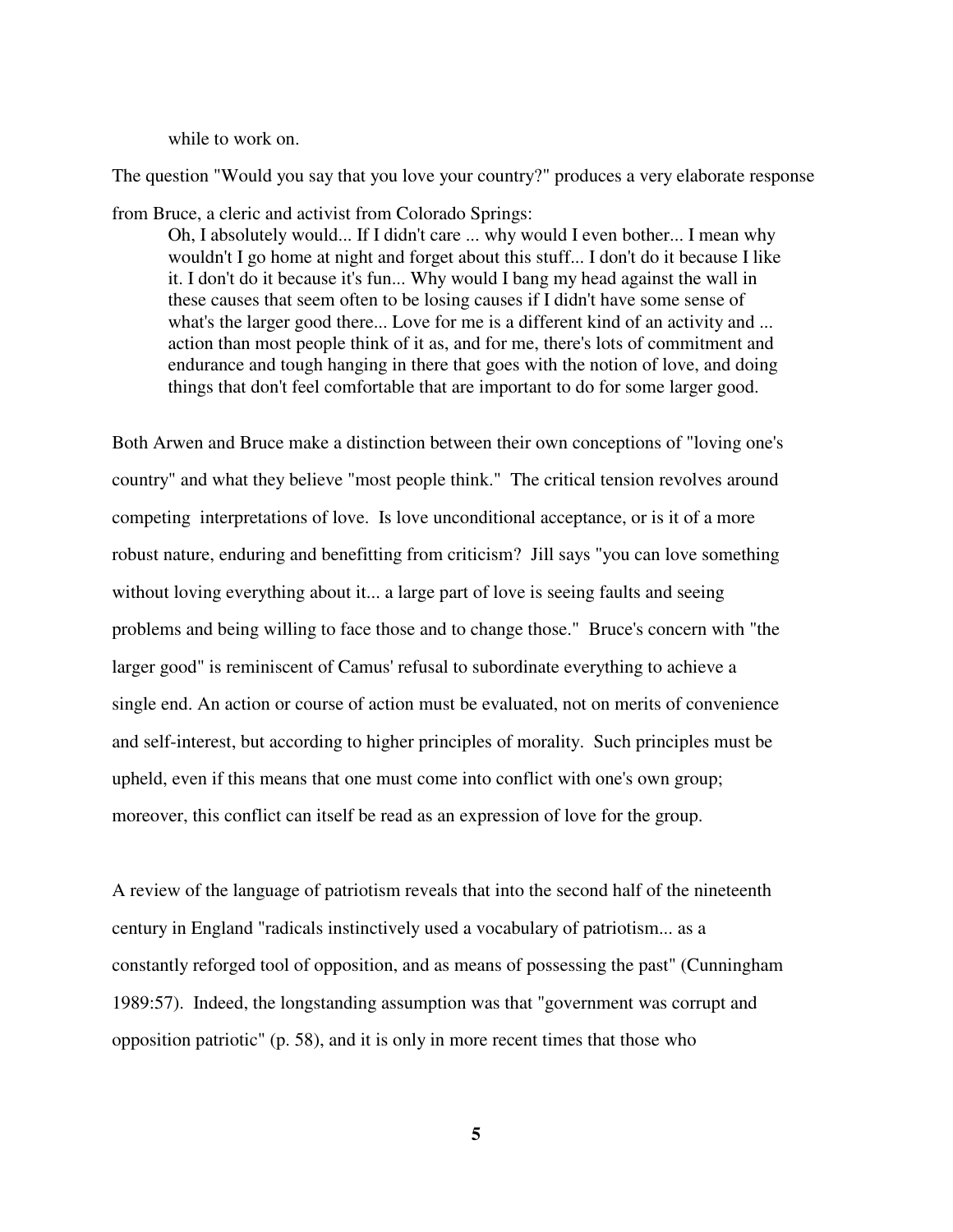uncritically support the actions of a government are considered to be the most patriotic. However, in the United States, it has become increasingly common to associate patriotism with an uncritical, enthusiastic regard for actions which are committed in the country's name. Engaging in public demonstration against a particular policy, far from being an expression of love, has become widely recast as evidence of the contrary.

This particular theme emerged with a sudden force during the 1992 U.S. presidential election. When the Republican Party's campaign was faltering in the early autumn of '92, it opted for a new tactic. George Bush argued that by participating in a demonstration in 1969 against the Vietnam war - a demonstration which had occurred "on foreign soil" as was repeatedly emphasized, at the U.S. embassy in London - Bill Clinton had exhibited fundamental disloyalty to the country he was now asking to lead. Clinton vociferously declared that his protest was an expression of, rather than a negation of, his deep concern for the actions of his country. In George Bush's acceptance speech for the Republican nomination, he characterized Clinton as someone who says "'America is a nation in decline'.... Well, don't let anyone tell you that America is second-rate, especially someone running for president" (New York Times, August 21, 1992). The strategy which Bush continuously employed was one which attempted to equate criticisms of governmental policy with antipathy towards the nation, with the effect of casting aspersions onto Clinton's credentials as a patriot.

#### Capture the flag : the struggle over national symbols

The rhetoric of patriotism and its symbols have not always been the exclusive province of the political right, even in the United States. Although now very few who engage in political dissent would be inclined to characterize their actions as patriotic, this is more a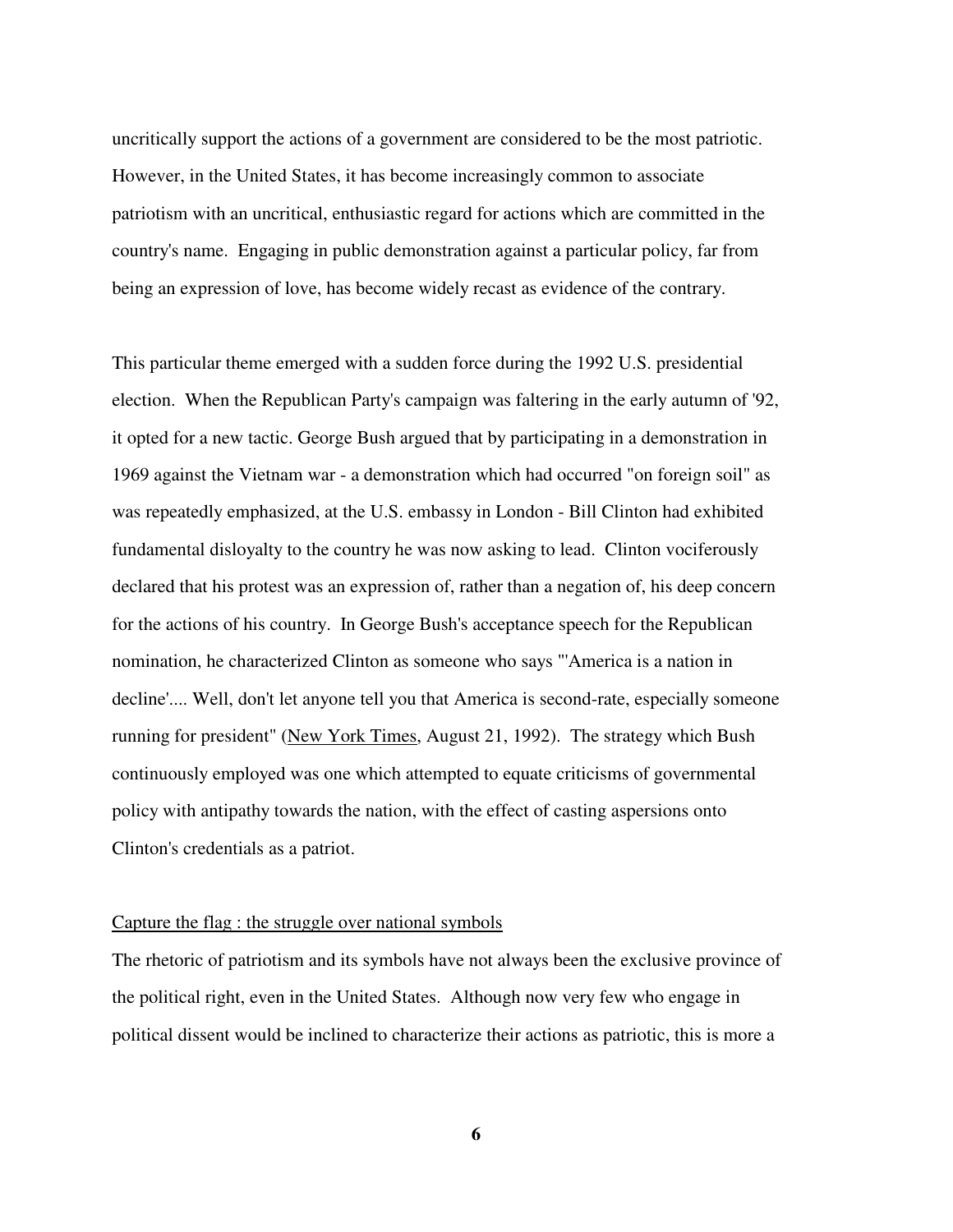function of a protracted and successful Conservative campaign to monopolize the language and symbols of patriotism than of the unpatriotic nature of this dissent. For instance, the Pledge of Allegiance, with which every citizen of the United States is familiar, is a relatively new addition to American<sup>2</sup> life. It was not written until the very end of the 19th century, and then only as a simple celebration verse commemorating Columbus Day. The wording was more ambiguous than the current version, with the promise of loyalty being to "my flag and the Republic for which it stands." There was no mention of God. A concerted campaign from the political right resulted in the present situation, in which children in public schools throughout the country are required by law to begin each school day standing to attention, with their hands on their hearts, pledging allegiance to their country. In response to the intensive anti-government activity of the Vietnam era, there was another campaign - this time unsuccessful - launched by the political right, to prohibit legally the burning of the American flag. Because of the history of the political right's attempt to appropriate national symbols as their own, presently, most people across the political spectrum associate the flag of the country as representing not the whole country, but rather particular interests within it. The right has successfully asserted its control of the "patriotism industry," as if such an affiliation were inherent in the symbols themselves - a claim which the left has not contested. The situation merits close analysis, but has generated little. Why?

Margi, a teacher and gay activist in Colorado Springs, says the American flag "carries too much baggage with it." I cannot imagine ever, in a million years, hanging a flag, having a flag,

owning a flag, I can't imagine going to a ball game and saluting, doing that

 $\overline{a}$ 

Because there is no adjective form to describe persons or things from the United States, I shall use the term "American" to designate such. However, I do so reluctantly as this adjective should in fact refer to all of North, Central and South America, not to just one country belonging to this region.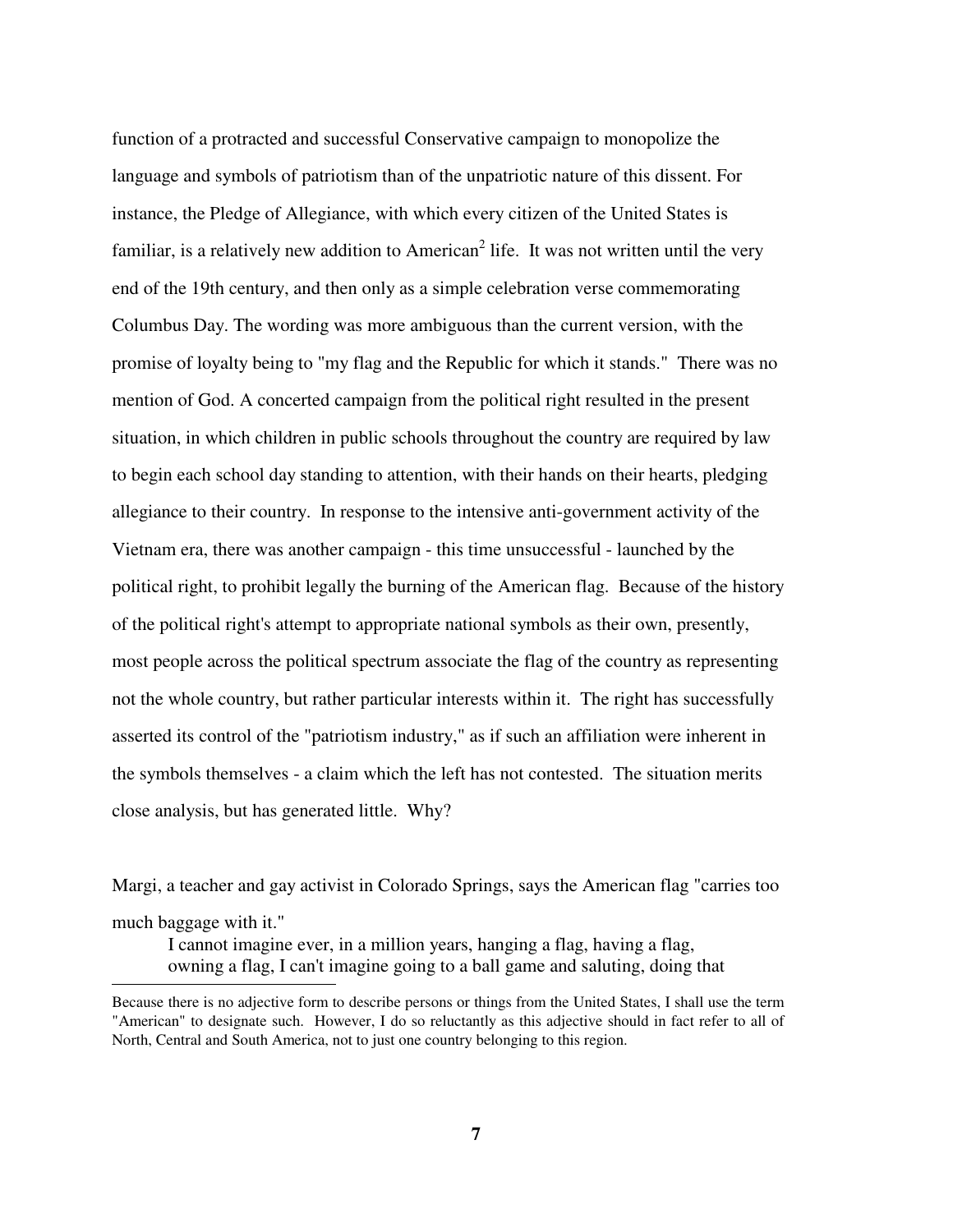kind of stuff. ...I'm not actually interested in expropriating symbols that other people have taken over... I just [say] "okay, you guys can have it. I don't care."

Margi questions how much effort it is worth to reclaim symbols, as well as the precise logistics of the process. She asks "What would it mean to reappropriate the flag? Does it mean that I have to go out and buy a \$60 flag and a \$120 flag pole? I've got better thing to do with \$180 than to reappropriate the flag." Has the situation simply gone too far? Is the amount of effort necessary to launch such a "reappropriation campaign" incommensurate with the benefits which would be gained by such an undertaking? This assessment pivots on what one perceives to be those benefits. Daily life is comprised of choice and compromise. People need to pick the battles they are going fight. Clearly Margi has decided that this particular contest just isn't worth it: "you guys can have it. I don't care."

But there are others who feel that the reappropriation of the language and symbols of patriotism is a worthwhile project, or at least it has potential to be. After much debate, participants at the anti-war vigil in Colorado Springs decided to put up an American flag, alongside an earth flag. (These were not always present, however, depending on who was actually at the vigil.) Arwen explains:

 Some of the people wanted it there to prove that we were American, to ... not let other people take over that symbol, you know, this "good American" "bad American" thing. The good Americans can have the flag, the bad Americans can't... we weren't going to let them do that... [we were going to] simply take that back.

This attempt by the protesters to reappropriate the country's most emotive symbol was not without risks. Their effort to lay claim to their "American-ness" - as symbolized by the American flag - served to anger those Colorado Springs residents who felt that these protesters,

**8**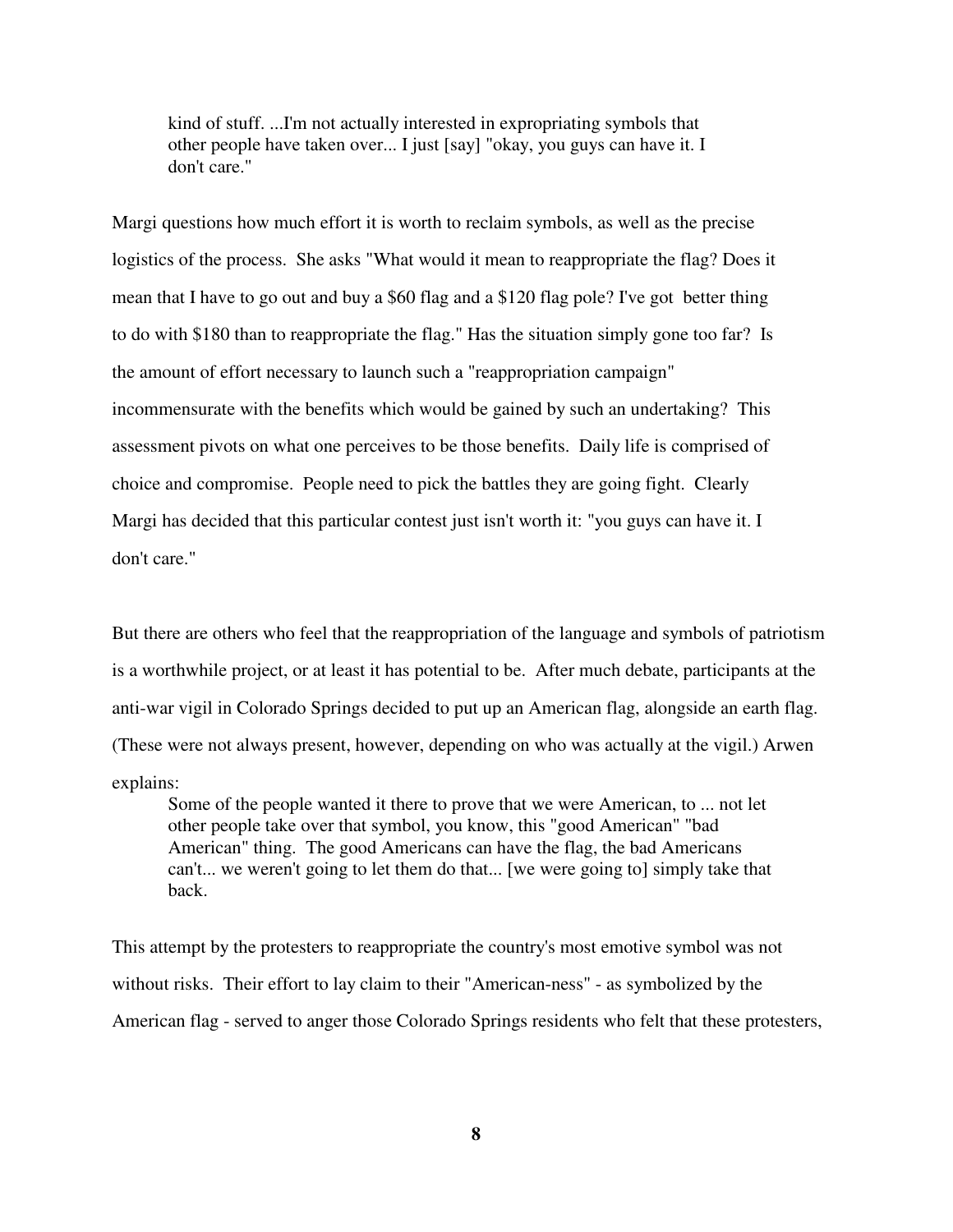who from their point of view were supporting the enemy, had no right to exhibit the flag. Arwen elaborates:

 We were clearly "un-American", right? And our attempts to prove that that wasn't the case, having an American flag there for instance, served to make them, if anything, more angry... How could we hold up the American flag? We were "bad Americans."

For whatever reason, it is clear that the presence of the protesters, and their use of the American flag, did indeed anger many people. Pat, who stayed at the vigil for most of its duration, describes the atmosphere as one of "continual anger from the Colorado Springs community. At one point a student having a bottle thrown at her head in the middle of the day, and constantly people driving around us honking horns, throwing things, screaming." Justin's description echoes this:

 the people in Colorado Springs... pelted us with snow balls, bottles, beer cans, tennis balls, you name it... [they] just treated us in a really nasty way, [they] spat on us... tried to run us over, tried to drive up on the median strip where we were sitting... the whole concept of trying to cause us bodily harm to signal that they disagreed with what we were doing really bothered me.

The American flag featured in some of the violence directed against the protesters. Justin continues:

 There were a couple of times in which people with huge American flags tried to hit us over the head with the actual flag poles and sort of drape the flags over our heads ... there was another time when this pickup truck with some red necks stopped next to the vigil and they harassed us for a while and then they ran around us with their flag in a circle a few times.

In such circumstances, the protesters were not always successful in retaining positive associations with the flag which, in theory at least, was meant to represent them and their constitutional right to protest.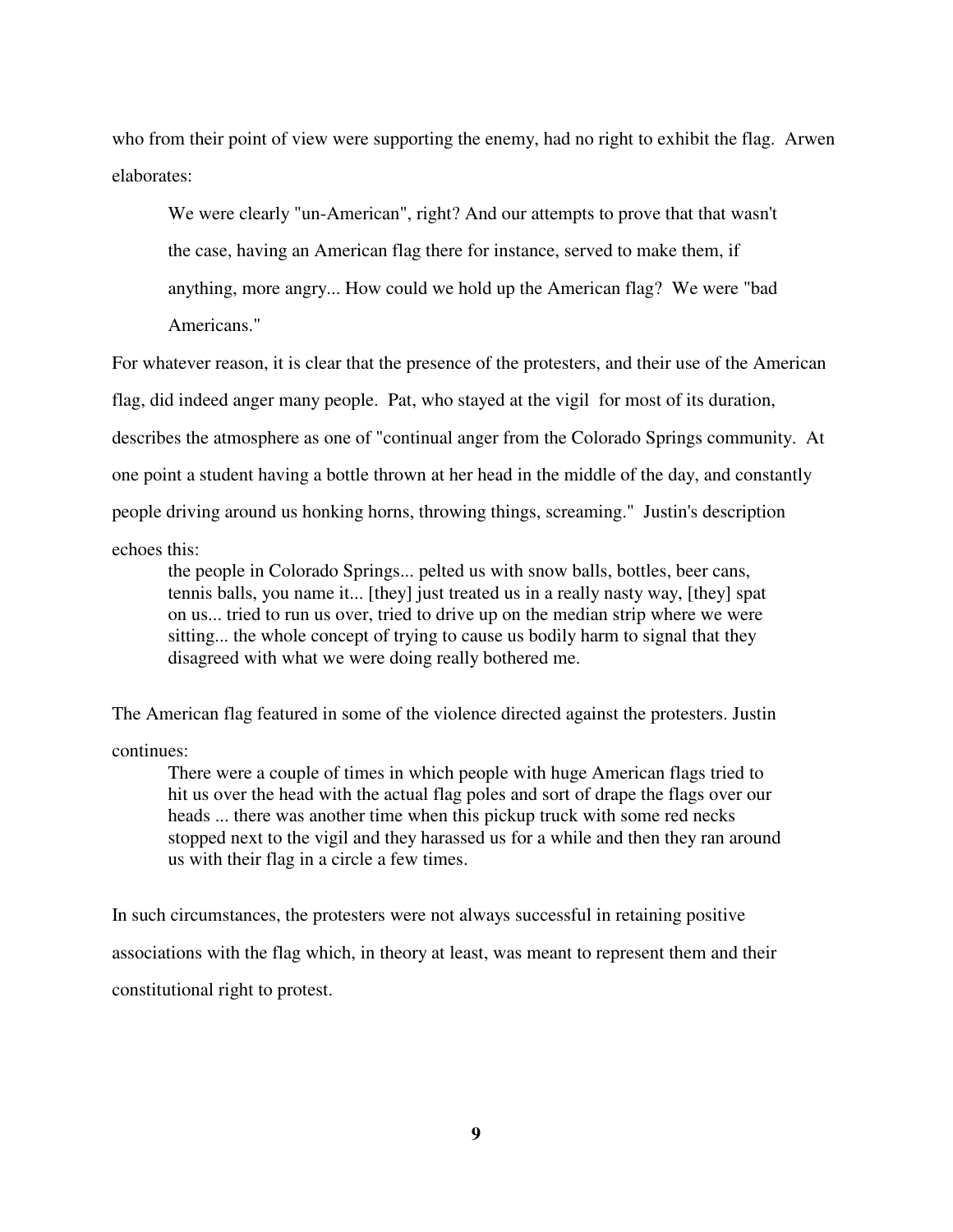Jill, who was raised in Colorado Springs, explains how her feelings about the flag changed as a result of her participation in the vigil.

 I'd see it on the Fourth of July. It was a symbol of the country, and it was a symbol that I thought you could be relatively proud of... [but] during the vigil the flag was used as a weapon against me ... I'd have people waving the flag at me, insinuating or suggesting that I was not a proper American or that I was not an American... this flag became a symbol more of the war and militarism than it did of my country... when it was used as a weapon against me that was a very difficult thing.

The students at the vigil made a strong effort to discriminate between "the present leadership of the country... and the ideals upon which the country was based." Although there was never a clear and lasting consensus amongst the protesters which of these the flag actually represented, Pat says there was at least "a good argument for the fact that the flag did not stand for George Bush leading people into a war, but stood for justice and peace and freedom."

Although participants at the vigil felt that the flag had been used as a weapon against them, physically and symbolically, their insistence on laying claim to the flag also yielded more positive results. One story in particular attests to the possibility of building dialogue between people of different perspectives. As a response to the anti-war vigil, some people who supported the war decided that on Friday and Saturday evenings, they would hold their own "counter-vigil"

to protest the protesters, as it were.

 A lot of times they'd just give us really nasty looks, but ...every now and then we had people who would come and talk and one guy did come and talk ... he wanted to know what we were really all about and why we were there and how come we had an American flag... he didn't get it, the American flag on our side?.... why did we both have American flags... he thought we were the un-American ones, and he just didn't understand what was going on... the more he talked the more interested he became... And he came back and stayed with us... He brought his friend over too.

The point is not that the young man had changed his mind about the war; he hadn't. (Arwen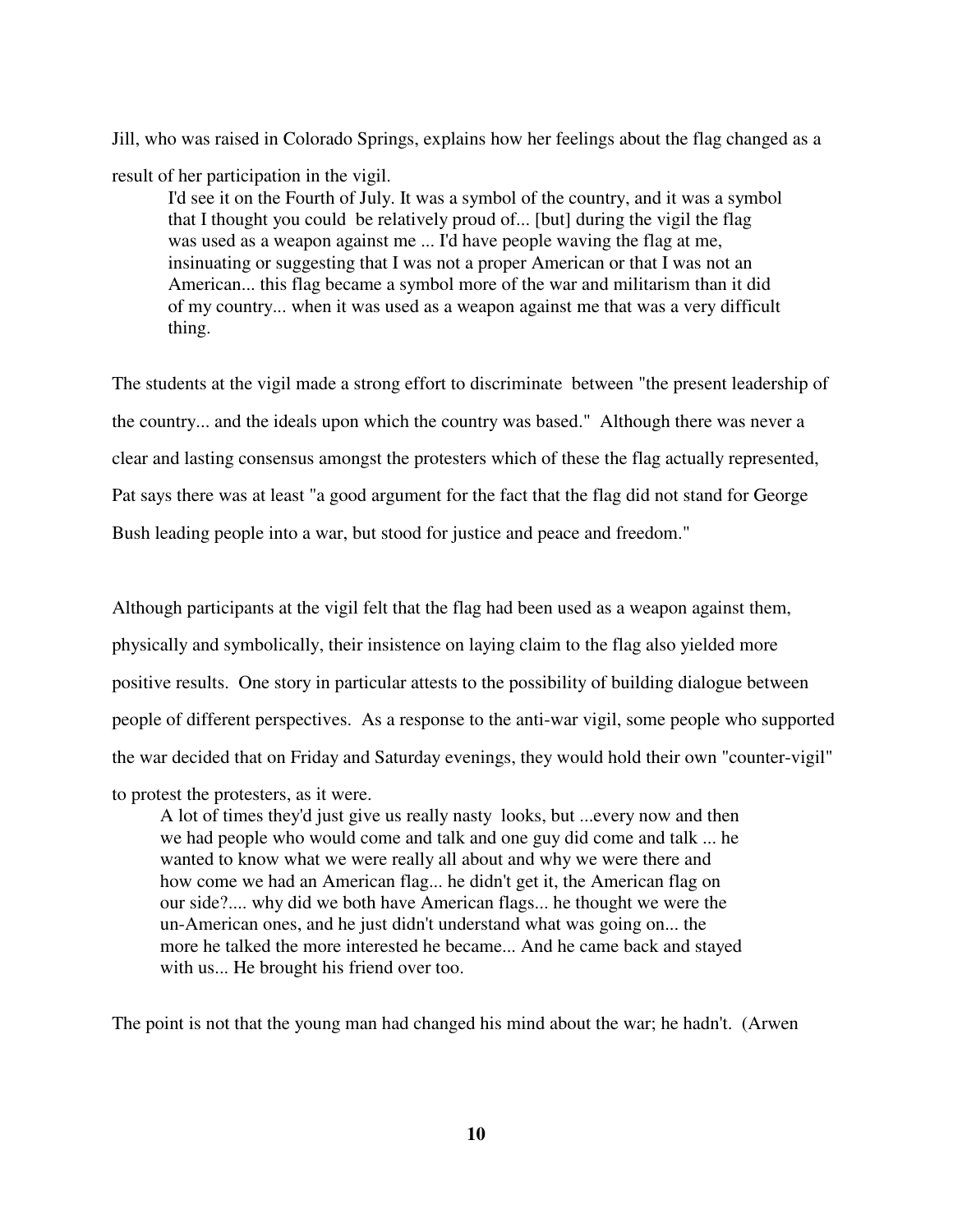explains that even though he stayed at the anti-war vigil "he would say things about '...well, I'm not really against this war'"). His presence there must have been about something else; if nothing more, one can safely assume that he felt there was room at the vigil for dissenting opinions, and that all of these opinions were equally "American."

At the same time that anti-war protesters were living at the vigil, debating whether the flag should be there with them or not, and fending off various attacks from those who felt them to be traitors, another event with a very different purpose was being planned in Colorado Springs. Hal, one of the main organizers of "Hour for America" as it was called, describes its purpose as being "a show of patriotism and Americanism" and "a euphoria of those of us who have served in the military."

 Let's celebrate what has happened... let's try to feel good about ourselves, let's don't be negative for what we've done, let's try to understand what has really happened and why we did it, and give one hour for our country and for the people that fought for us.

At this event, wherever one looked there were American flags, in all shapes sizes; some people even dressed up as Old Glory, others as Uncle Sam. When Hal speaks of the rally, it is with great pride and enthusiasm. Sublimely, he describes the "huge flags, 50' x 50', hanging off of buildings... what that means to you is freedom... There's no symbol as strong as that American flag." Hal himself "took three flags down, I had them in both hands and I was just one of the crowd." The Air Force Academy Choir sang, and there were many speakers; generally speaking, it was a very successful "feel good" event.

But not everyone who attended Hour for America left feeling very good. Knowing that the gathering would attract much media attention, anti-war protesters decided that this would be a good venue in which to stage a counter-demonstration. Mary, a long-time member of Colorado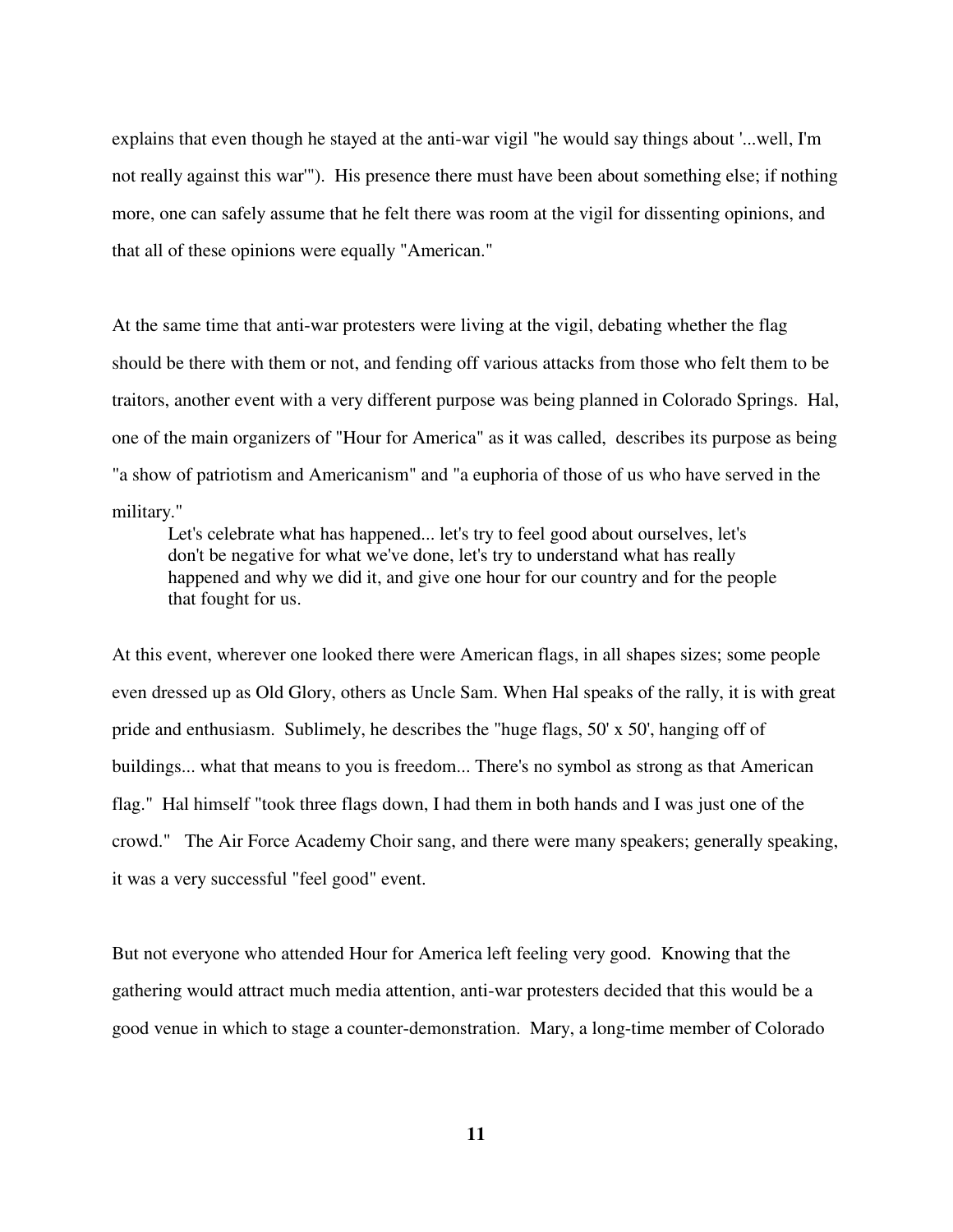Springs' Peace and Justice Community, describes her experience of the "Love America rally" as

she terms it, which occurred on "bad Friday" (the event was on a Friday).

 There was so much intense hostility it was incredible ... you could just cut it with a knife... after the rally itself was over [people] lined up and you could see that they wanted to attack us and the police were there and they were kind of forming this barricade between us and the people at the parade... It was one of the most depressing moments I've had in a long time... they just wanted to sing louder and wave their flags faster every time they would look at us and spit... but I think that's patriotism. Where is this diversity, this melting pot?... Everybody gets melted into one mold, there is nothing about tolerance for peers.

When Bill speaks of the rally, it is in very similar terms, emphasizing the frightening "power of blind patriotism to wipe out dissent and ... rational disagreement...immediately equating opposition with unpatriotism." He then adds: "And all those flags, I mean, why do people have to flaunt something that strongly? You know it's really shallow."

Despite how enormous the flags were at the Hour for America rally, they still were not big enough to encompass dissenting points of view. This is a relatively recent phenomenon. Not so long ago, it was common for people on the left, as well as on the right, to embrace the American flag as their own. In documentaries of the American left such as "Seeing Red", one can see footage of communists marching down Fifth Avenue in New York in the inter-war years, carrying both "hammers and sickles" and "stars and stripes." But clearly much had changed between this time and the late 1960s, early 1970s, when Old Glory was regularly burned at demonstrations protesting the Vietnam War. The transition is an interesting one. While the flag was always identified with the country - after all, that is the purpose of a flag - it was not always identified with particular interests within the country. In as much as it was regarded at all, it was everyone's flag, the flag of "we the People." Indeed, the emotive power of the flag - both positive and negative - is relatively recent.

 No doubt the founders would be pleased to see that the flag is respected today. But they would not understand it being worshipped. Worship of the flag is strictly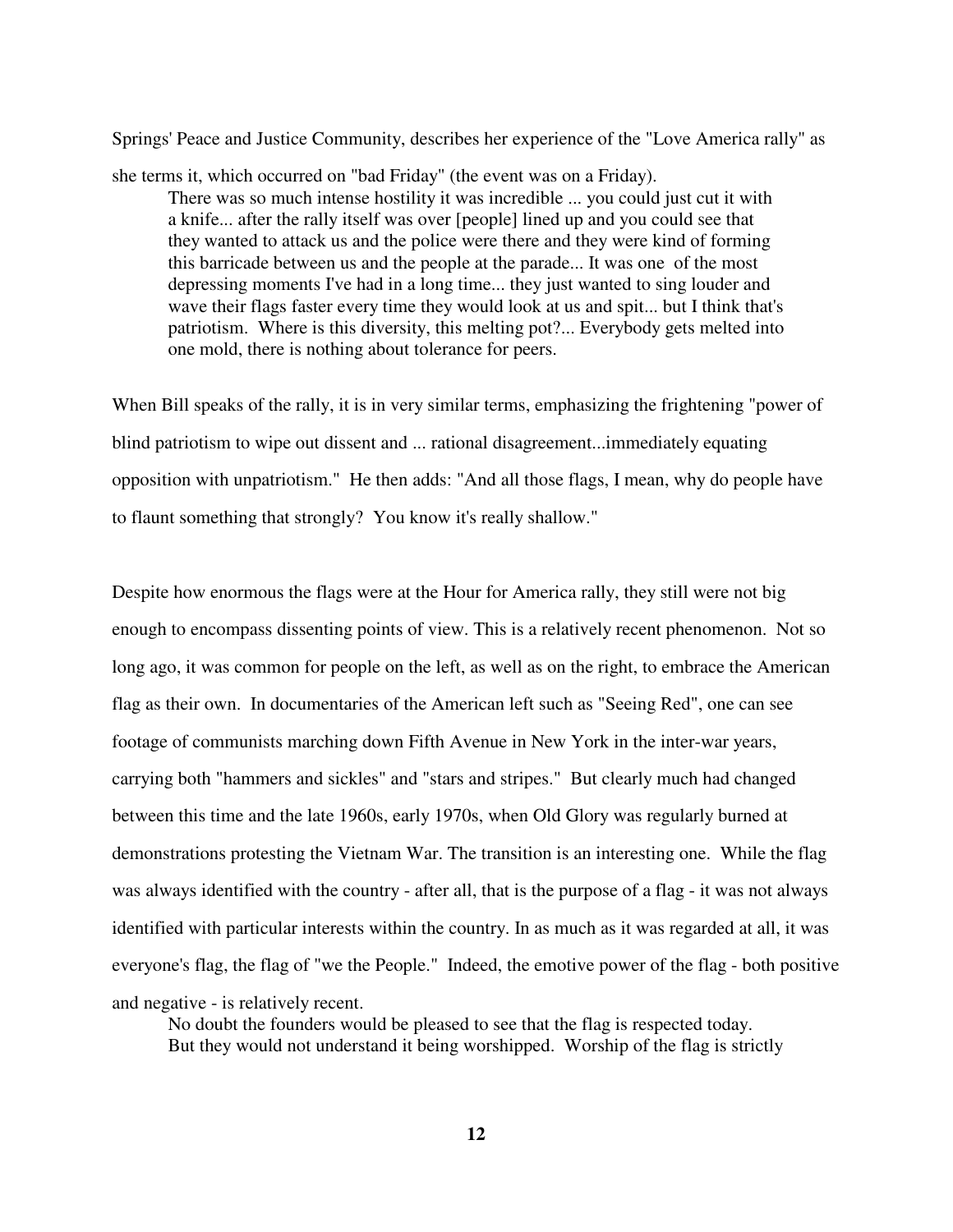a modern development... The interesting thing is not that the rituals of flag worship go back only as far as the late nineteenth century but that Americans think they go back further (Shenkman 1991:4-5).

Imagine the difference between seeing someone holding an American passport and holding an American flag; though each is ostensibly a statement of nationality, the image of the flag connotes far more. But at what point was the flag transformed from being a representation of the whole nation to something far more particular? The 1950s was a critical period during which the political right in the United States seemed to "win" the flag, and thus symbolically the battle for arbitrator of what it means to be "American." The name of the infamous congressional committee, House on UnAmerican Activities Committee, epitomized this victory, if victory it can be called. The language here is very powerful, with the pregnant phrase "un-American activities" indicating that there are ways that Americans do and do not act. But by what criterion can this be measured, and who is qualified to sit in judgment? Surely on such issues, there can be no disinterested party. Why is it not the case that, following in the footsteps of the Boston Tea Party, nonviolent civil disobedience might be considered the highest form of "American activity" and anything which tries to stifle the constitutional right to protest is indeed "un-American"?

It is neither unimportant nor inconsequential that all citizens of a country do not have equal access to the symbols of that country. Those who support the theory of democracy must also support its practice. People do not lose degrees of their citizenship because they exercise their constitutional rights; if they did, those rights would have no meaning. "Old Glory" does not represent any citizen or group of citizens more than any other - or at least, it should not. The violence which was triggered by the presence of the American flag at an anti-war vigil reveals the degree to which one portion of the population feels that the flag is theirs. They are, of course, right. But it is not theirs alone.

**13**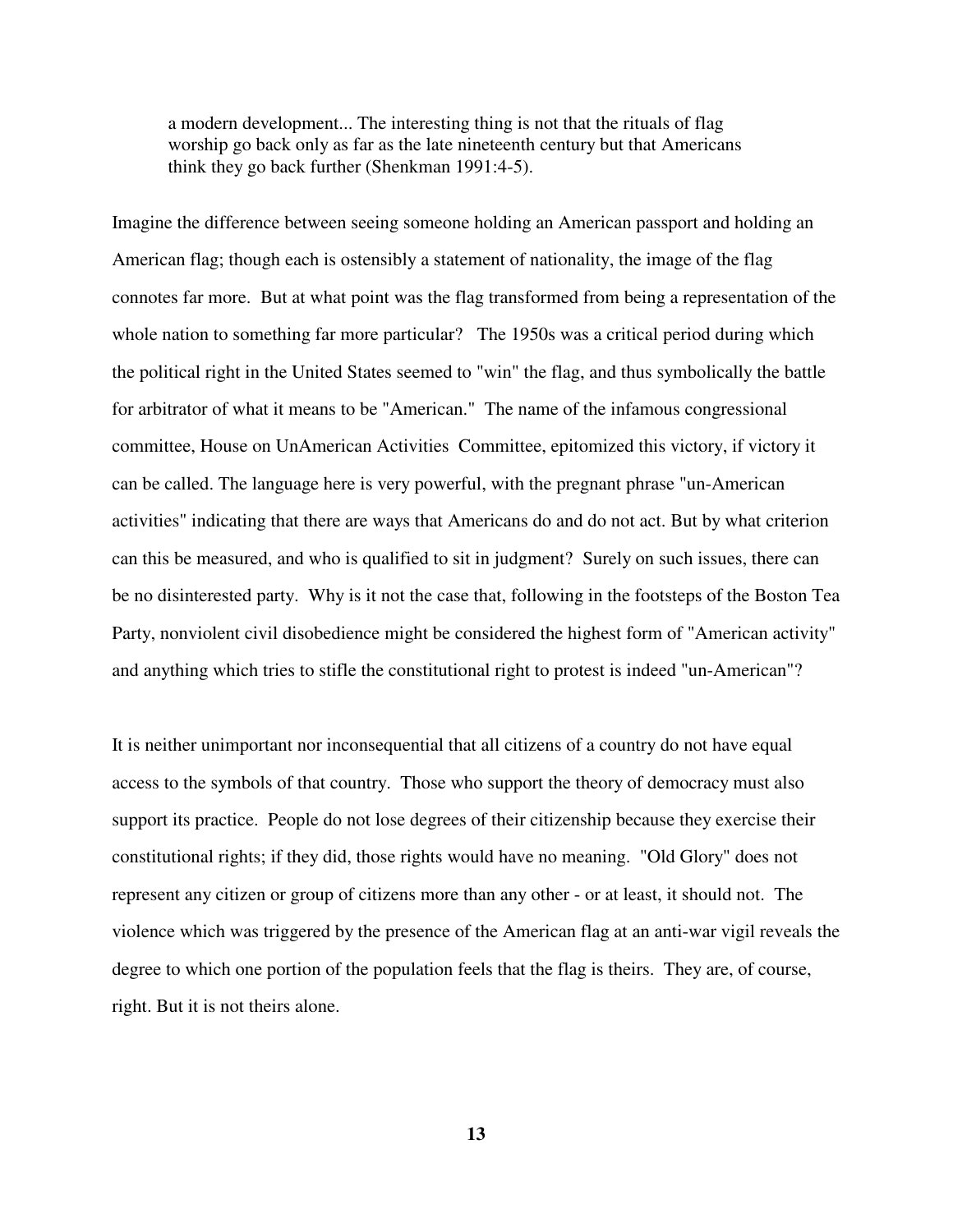#### Good citizens, un-Americans, and the politics of language

If voicing criticism of the U.S. government indicates that one is behaving in a way which is "un-American", is the least critical person also the "most American"? During the 1960s and 1970s, persons who were engaged in political protest were often greeted with the message "America, love it or leave it." And again, anti-war protesters during the Gulf War in early 1991 were told "Go back to Baghdad." During the Gulf War, the local paper in Colorado Springs, the Gazette Telegraph, renowned for its strong conservative bent, was full with letters to the editor, commenting on the presence of the anti-war vigil. One letter, dated February 5, called the group "anti-American protesters" and closes with challenge "to put your body where your mouth is any other country anywhere. If you don't like it here, you are free to leave." The next day's

paper contained a response from one of the protesters:

 $\overline{a}$ 

 I have been harassed, threatened, cursed at, pelted from passing vehicles and excoriated by the local media. How is it that people cheer for the demonstrators of Eastern Europe and then call us bums and traitors? How is it that people presume that one must love the government to love one's country? The truth is that I, too, am fighting to keep this country free... Those who would intimidate me into giving up those rights [to freedom of speech and assembly] are the ones who threaten democracy...

Another section of the same day's paper ran a piece by syndicated columnist and former Reagan White House aide Mona Charen, whose article personifies the inconsistency noted by the protester above. She begins, "This time, they carry American instead of enemy flags, and they carry them right side up instead of inverted. $13$  It is immediately apparent that her attitude is one of condescension; in the article, she characterizes the demonstrations as fashion events, describing the protesters as they "sprang for the guitars and tie-dyed T-shirts the minute the shooting started - notwithstanding the fact that guns played virtually no role in the Gulf War. But

Charen is correct in her observation that, across the country, American flags were present anti-war demonstrations. (The example of the vigil discussed in this paper is quite typical in that regard, though its reception by the community was perhaps more dramatic than elsewhere, due to the military make-up of Colorado Springs.)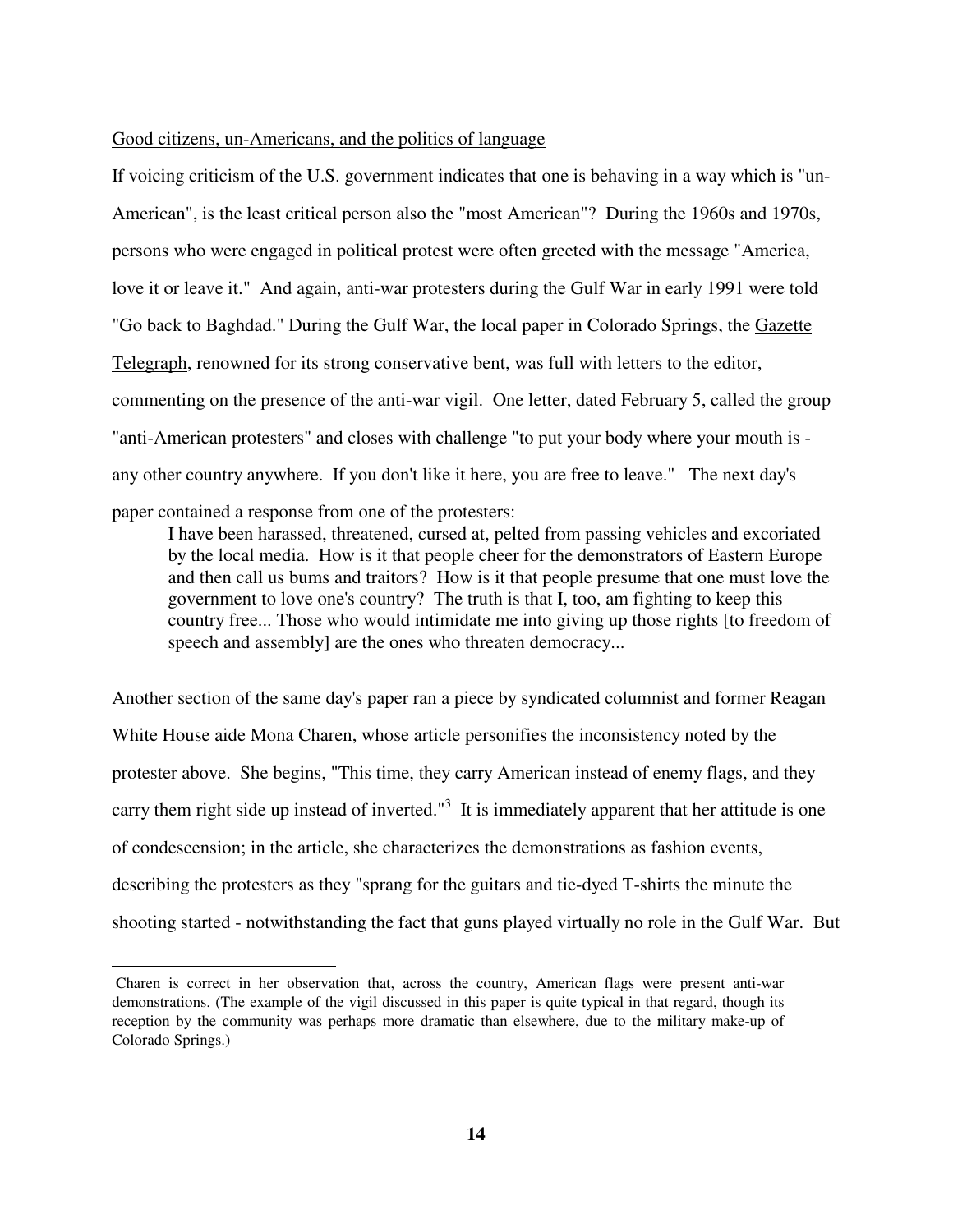Charen, like many of the residents of Colorado Springs, seems particularly piqued that these protesters are carrying the American flag. "We keep hearing that the freedom to dissent is what America is all about" she declares.

 That's true as far as it goes, but let's not confuse the act of dissent with the dissenters. Of course they are free to say whatever they like, but it is quite obvious - and I'll say it if no one else will - that a large segment of the alienated protesters are less patriotic than other Americans... We Americans guarantee the rights to protest. But we don't guarantee the right to be called a patriot.

Charen's comment cannot withstand rational scrutiny. What she terms "confusing the act of dissent with the dissenters" is merely acknowledging a relationship between actor and action, for surely there can be no dissent without dissenters. Charen knows that she must at least appear to recognize the rights and liberties of individuals, including those pertaining to freedom of expression; but clearly she does not feel obligated to extend this tolerance from action to actor.

The central issue in her letter is that of who should be considered "patriotic" and who should not. She cites the American Heritage Dictionary's definition of a patriot as "someone who loves, supports and defends his [sic] country." But a country is is larger than any particular policy which is enacted in its name. Loving (a country) and criticizing (a policy) are not necessarily mutually exclusive, as argued above. When Charen proclaims "We Americans ... don't guarantee the right to be called a patriot" her use of pronouns is both emphatic and ambiguous. Are the protesters included in her construction of "we" or do their activities somehow render them less American? Moreover, by what right can one citizen or group of citizens sit in judgement over the patriotism of another?

Hal feels that being an American means "you have a country and a system that will defend you against barbaric actions of other nations" as well as securing you certain inalienable rights. In exchange, "to be a good citizen it means that you defend your country as much as you possibly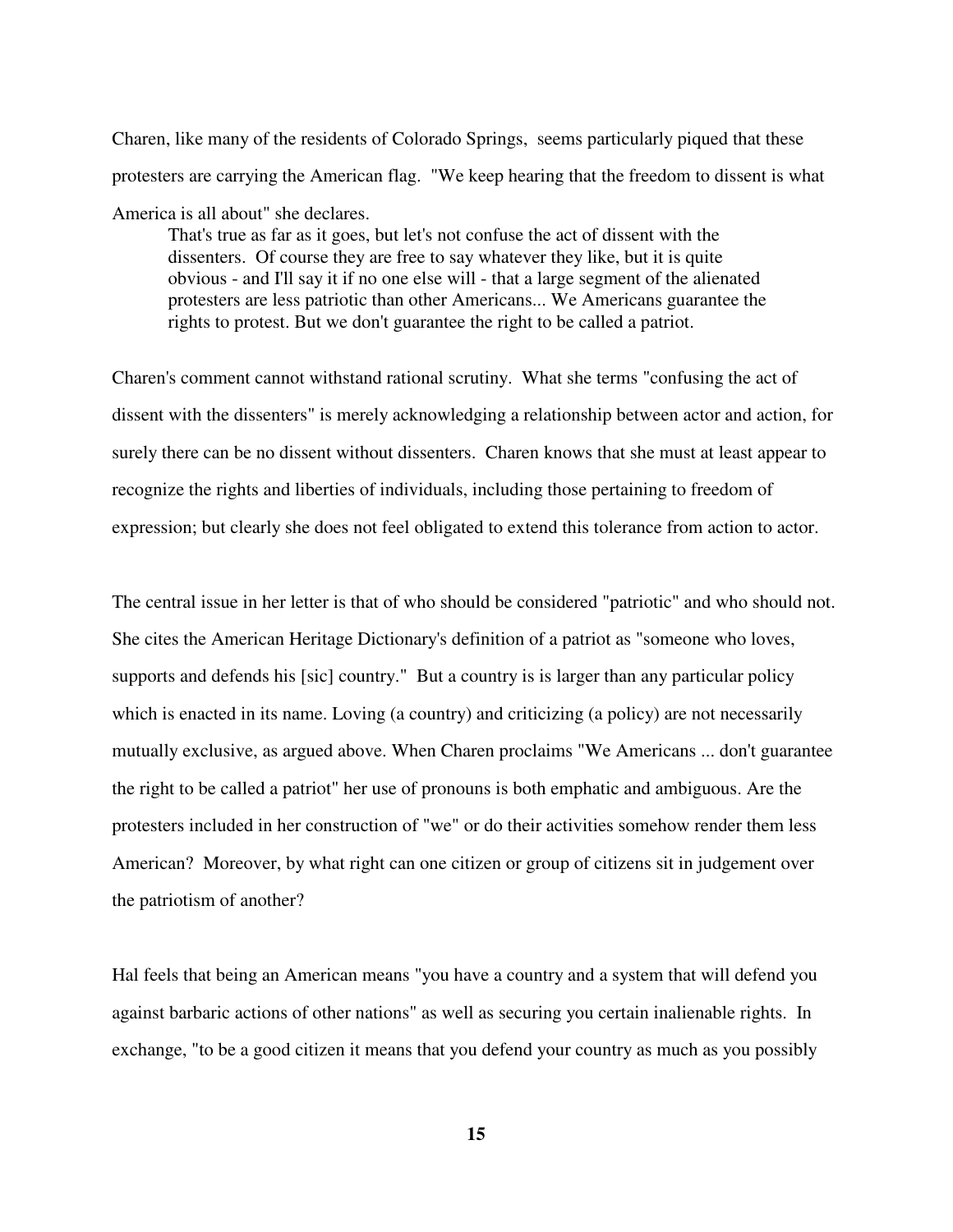can, and what it's doing; that you support your country, that you try very hard to understand the overall picture of what's taking place; [and] that you are not a taker but a giver..." Spontaneously, Hal speaks of "defend[ing] your country ... and what it's doing", as activities intricately bound up with patriotism. Hal concludes his interview by saying "So that's what patriotism means, that you're patriotic about your support."

Noticeably, the possibility of a critical patriotism is excluded. "Loving your country" means supporting it, and supporting it means not being critical of any of its policies. More extreme forms of this same construction posit that those who are critical should leave. In any other context, this unsophisticated concept of 'love' would seem absurd. As Mary comments: Back in the days of people being worried about the Soviet Union, it was like "Why don't you go protest in Russia?" and it was like "Well, because I'm from this country, what do you think?!"... I mean, do you do that with your children? Love them or leave them?

The very suggestion that Mary should move to another country because she disagrees with some policies of her government, implies that love does not allow room for criticism. To illustrate her point, Mary introduces the example of affiliative ties with children. Society expects parents to "love" their children in a way which is more actively engaged than blind acceptance, which entails staying and working with them through trying times. Children who are the objects of uncritical positive regard are often thought to be over-indulged and spoiled. But why should love at an interpersonal level allow for and indeed sometimes even demand a willingness to be critical, whereas in the public arena any critical stance be in and of itself sufficient evidence of the absence of love? With Camus, one must ask, does "pointing out what is unjust in what we love amount to not loving"?

So far we have seen that language which people use to speak about what we might in a very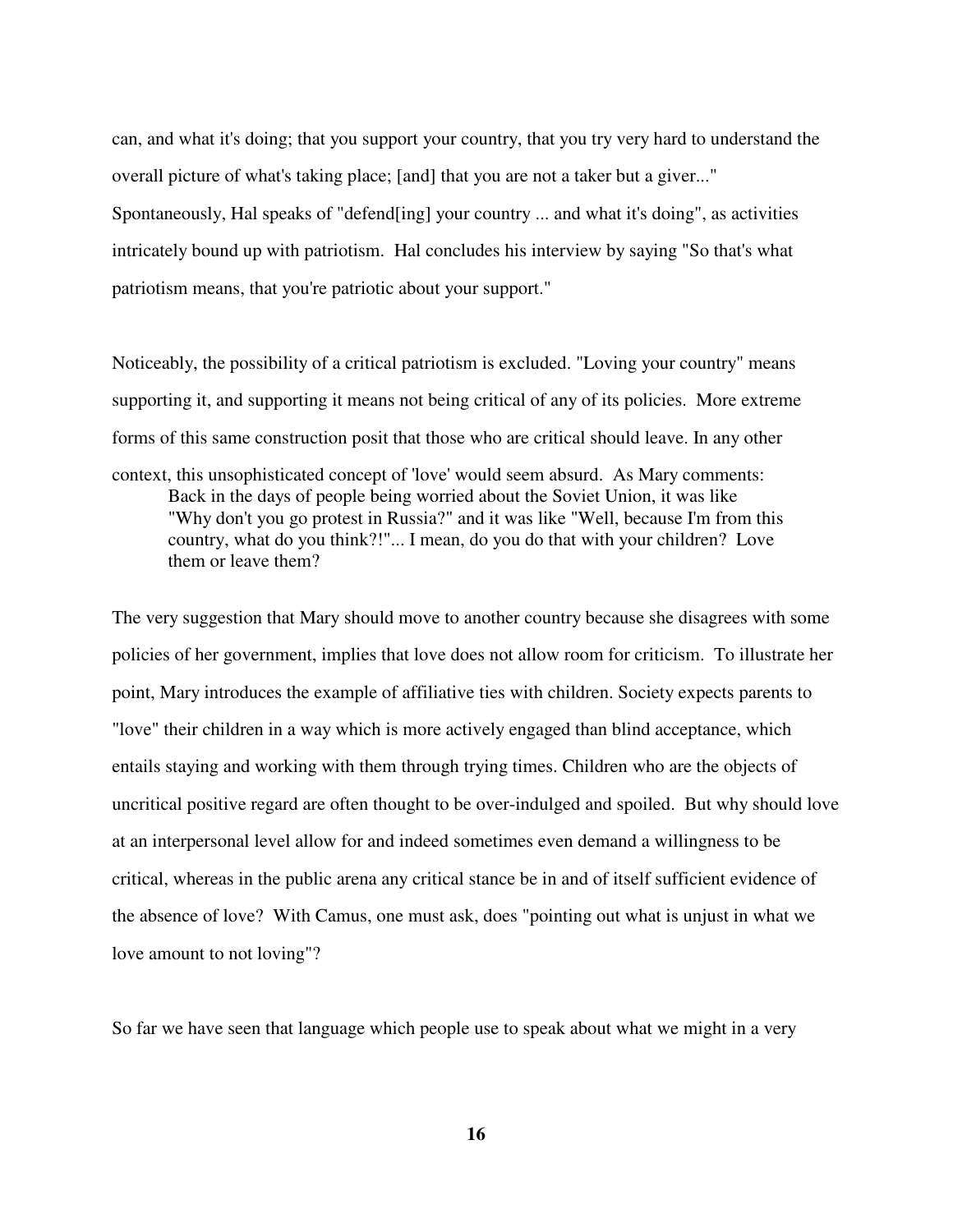general sense call "patriotism" is itself very revealing. Fairclough (1989) writes: People sometimes explicitly argue about the meanings of words like democracy, nationalization, imperialism, socialism, liberation or terrorism. ... Such disputes are sometimes seen as merely preliminaries to or outgrowths from the real processes and practices of politics... they are not: they are politics (p. 23)

Notably, Fairclough does not list the word "patriotism" as one which attracts much discussion. Indeed, this word is not the subject of much rational debate; the appeal is more visceral, less analytic. The example of Charen is illustrative of this. The strength of her position is precisely that it does not attempt to articulate an argument of why or how one might dissociate actors from actions, but rather appeals to unconscious associations (tye-dyed tee-shirts, guitars, etc).

The power of such a strategy is that diminishes the probability of debate, and effectively marginalizes all points of view which are not consistent with its rather tight conceptual network of associations. Earlier Bill spoke of the frightening "power of blind patriotism to wipe out dissent and... rational disagreement." The terms of the debate are not rational because there is no debate. By and large this remains unchallenged, even by those whom it effectively marginalizes.

When Margi is asked what it means to be a "good American" or a "good citizen", she responds "I actually just have abandoned that language and way of thinking because it's too much work... I just don't think it's worth much effort to reclaim that language."<sup>4</sup> She then elaborates:

Other similar projects, however, she does find more compelling. She explains "I don't do that with gay and lesbian language... I do try to expropriate that and change the meanings that the wider culture impose on them." Margi's efforts here are part of a larger campaign; for instance the name of a major gay and lesbian advocacy group is Queer Nation.

When this data was collected, in the autumn of 1992, the state of Colorado had just passed the notorious Amendment Two. This amendment, sponsored out of Colorado Springs, effectively legalized discrimination against gays and lesbians, and was ultimately declared unconstitutional. Interestingly the "No on [Amendment] Two" campaign used as one of its rallying phrases "Liberty and Justice for All" - an obvious allusion to founding principles of the United States, meant in this case to highlight the discrepancy between the words of the so-called patriots of Colorado Springs and their uncharitable actions. Here the reclaiming of the language of patriotism is skillfully used to promote the cause of gay and lesbian rights.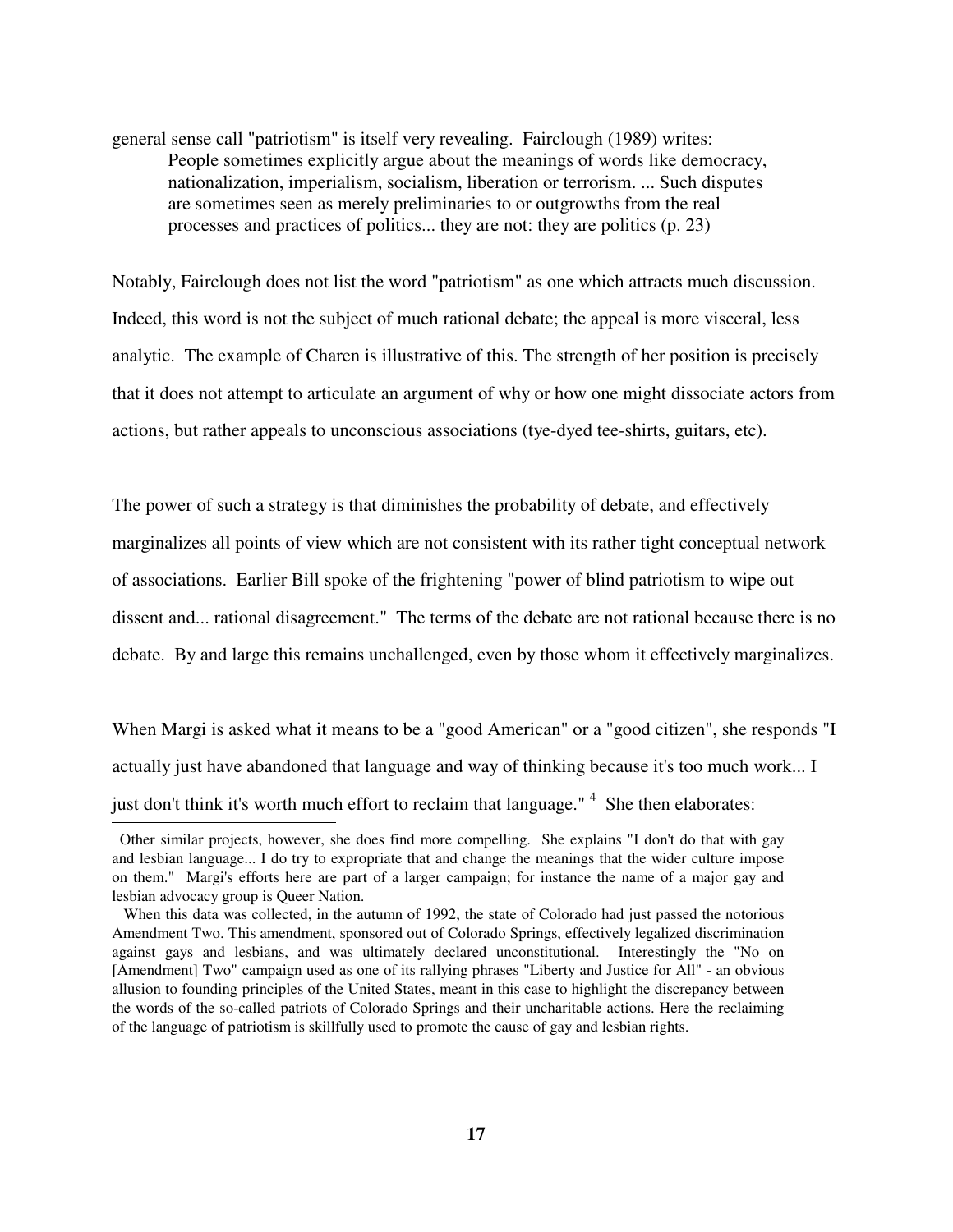I think "good American" for me is ... a negative phrase because of the way it's been appropriated as somebody that George Bush would like, somebody that supports what George Bush stands for, somebody who is pro-military... pro U.S. being the big gun in the world.

Those, like Margi, who have been labeled "un-American" because of their political activities or even beliefs, come to reject that language and all that it represents. She has no interest in being a "good American" where good American means someone who upholds the very principles from which she explicitly wishes to distance herself. Others, like Bruce, acknowledge the political nature and transformative potential of language.

 If citizenship language is going to work to enrich the society we are a part of and to help it be changed and transformed in certain ways that are more peaceful, more humane and more compassionate...I'm fine with that language... [But] it's not language I necessarily would have chosen.

Bruce then goes on to say that "a good citizen is somebody who tries to enrich the public life of the nation... and does it in a way that lets everybody into the process but still can be very passionate about your own sets of commitments and beliefs." Even though Margi sees the phrase "good American" as having been appropriated by the right, she also says it can refer to "a person who is involved... working to create some kind of social change or social action on a national level... and 'good' means they agree with me... so Jessie Helms is not a good American even though he's involved in doing that." Here Margi is being slightly tongue in cheek, turning the rhetoric on it s head and excluding from her definition the very people who feel that it is their unique province. Justin has similar thoughts: "... it means working for change towards the things

that I believe in." In the context of the Gulf War this translated itself into demonstrating during the war, showing the community and the country that we disagree and explaining why...talking about things that were not talked about by pro-war supporters and political leaders in the country at the time... that's what... most people at the vigil thought was their duty as good citizens of this country.

## Bill believes that being a good citizen means

getting behind policies that you think are good... oppos[ing] those that you think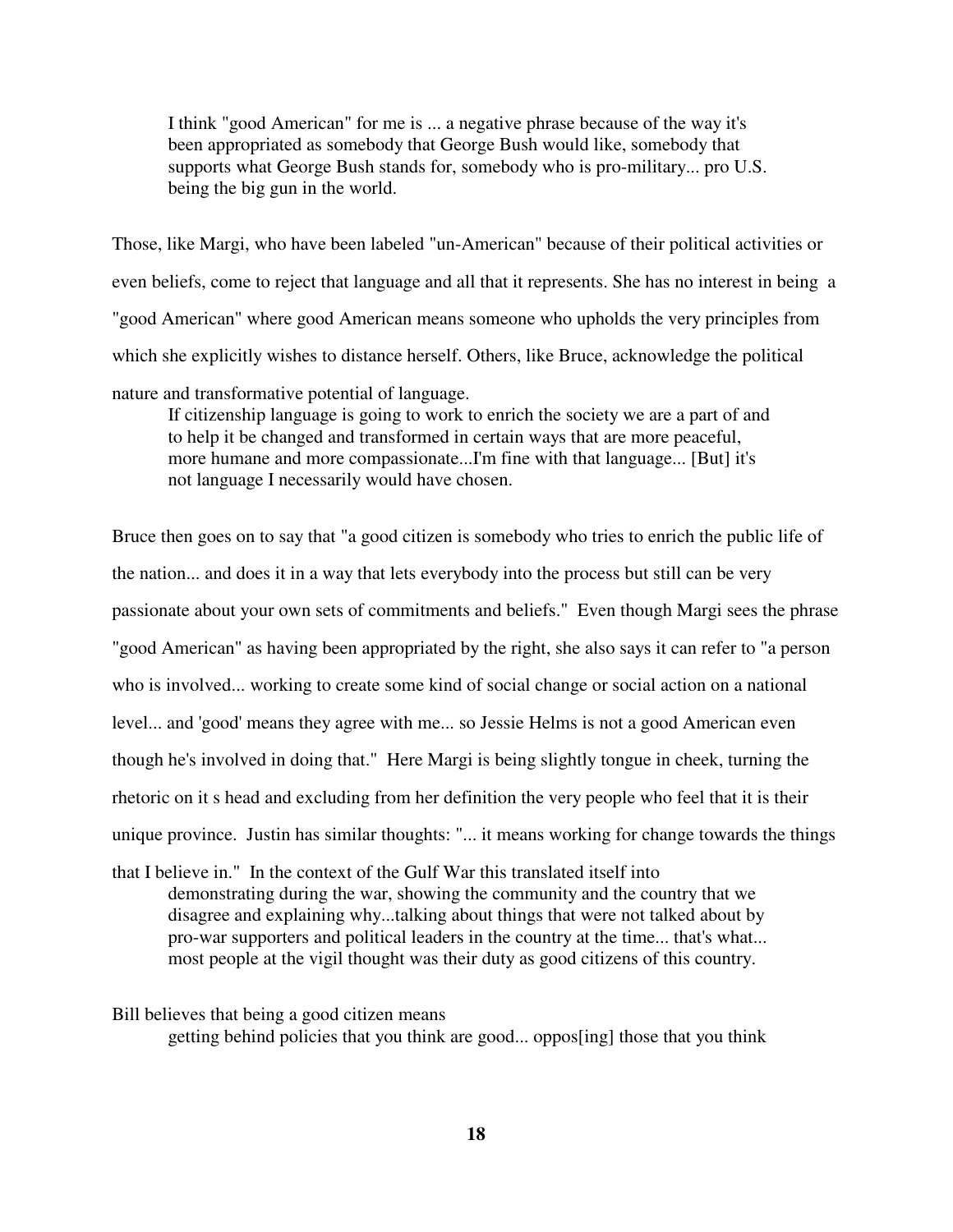are not, and constantly try[ing] to be better informed about those that you don't know for sure... and [to] re-examine positions when it's not really clear what's right or what's wrong.

All of the anti-war respondents seem to have a two-tier concept of what it means to be a "good citizen." Their first reaction to hearing the phrase is one of distancing themselves from it; as Bruce observes, the language evokes images of the status quo. But he does not think it should be discarded for this purpose, but rather used because of it: "often the way into the struggle for social change... starts at a pretty status quo level." Mary echoes this, saying "maybe that's a good word [patriotism] you can use to get in, like a wolf in lamb's clothing...Maybe we need to keep the word just for times like that." When anti-war respondents are asked to consider not what they think others might mean by the phrase "good citizen" or "good American" but rather their own thoughts on the subject, they come up with relatively similar ideas to each other: good citizens actively inform themselves about important issues, evaluate the information they receive, make judgements about the situation, and finally take action to promote what they see to be the positive good as regards that particular issue. To be a good citizen means that one must be fundamentally engaged with issues of public life, and to take responsibility as a proactive member of society.

It is interesting that those who would call themselves "good Americans" as well as those who, for the most part, have abandoned the use of such language but who are engaged, nevertheless, in an ongoing effort to shape the course of current events, share between them the belief that citizenship brings with it certain responsibilities. "Good Americans" feel that people have the duty to defend and support their country, to adopt a positive outlook, and to be nice citizens. They sometimes regard critics of the system as nay-sayers, always finding one issue or another to complain about. Hal exemplifies this attitude "let's celebrate what has happened... let's don't be negative." But "nice" and "good" are themselves political constructs. Being "good" might sometimes demand being decidedly not nice. There are situations which call for disruptive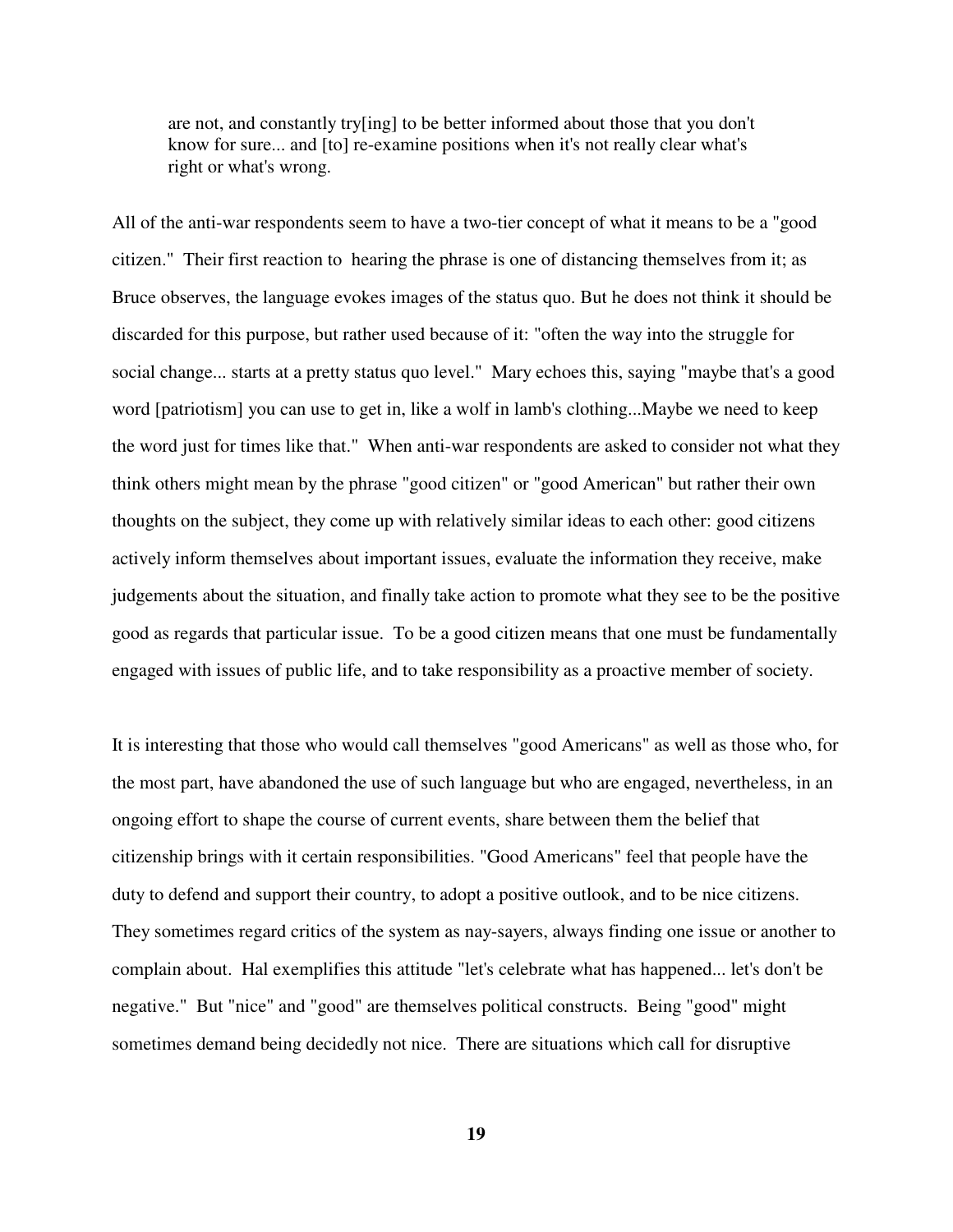behavior - literally, behavior aimed at disrupting, or stopping, something which one perceives to be wrong. Many people who engage in political protest are motivated in their actions by this sense of responsibility. For them, being "nice" - that is to say, concentrating exclusively on the positive aspects of a situation and closing their eyes to all that is negative, is antithetical to their understanding of what it means to be a good citizen.

### Patriotism and Internationalism

Consideration of the meaning of the phrase "good citizen" invariably invites questions of location; good citizen of what? The question of how near and how far to draw the line of "primary allegiance" is a very interesting one. Why it should be as limited - or as wide - as the boundaries of a country is not altogether clear. Steve comments on this issue, using the example of two different local districts:

 I don't love the people who live in South El Paso more than I love people in North Royer. Just because there's a creek running through town doesn't mean ... the people on this side of the water I should love better...we talk about this all the time, that the life of an American is clearly more valuable than the life of any "third world" country person. Why is it? Where the hell did that come from? I have no idea.

Here, the creek itself is neutral; but the meaning with which it is imbued is very charged. It is perhaps a natural human tendency to make strong distinctions between "us" and "them." But often the categories do not naturally exist, and must therefore be constructed. Hence, people on this side of the creek will be us, and people on the other side will be them. John Mack writes that "Nationalism has proven historically to be a powerful idea or 'sentiment.'... But it is no more nor less than that, an idea" (Mack 1983:48). Does the construction of an us only work if there exists a not-us, a them? Surely the Gulf War would have been received very differently in the United States if we had perceived the 200,000 plus lives which were lost as being in some sense "ours."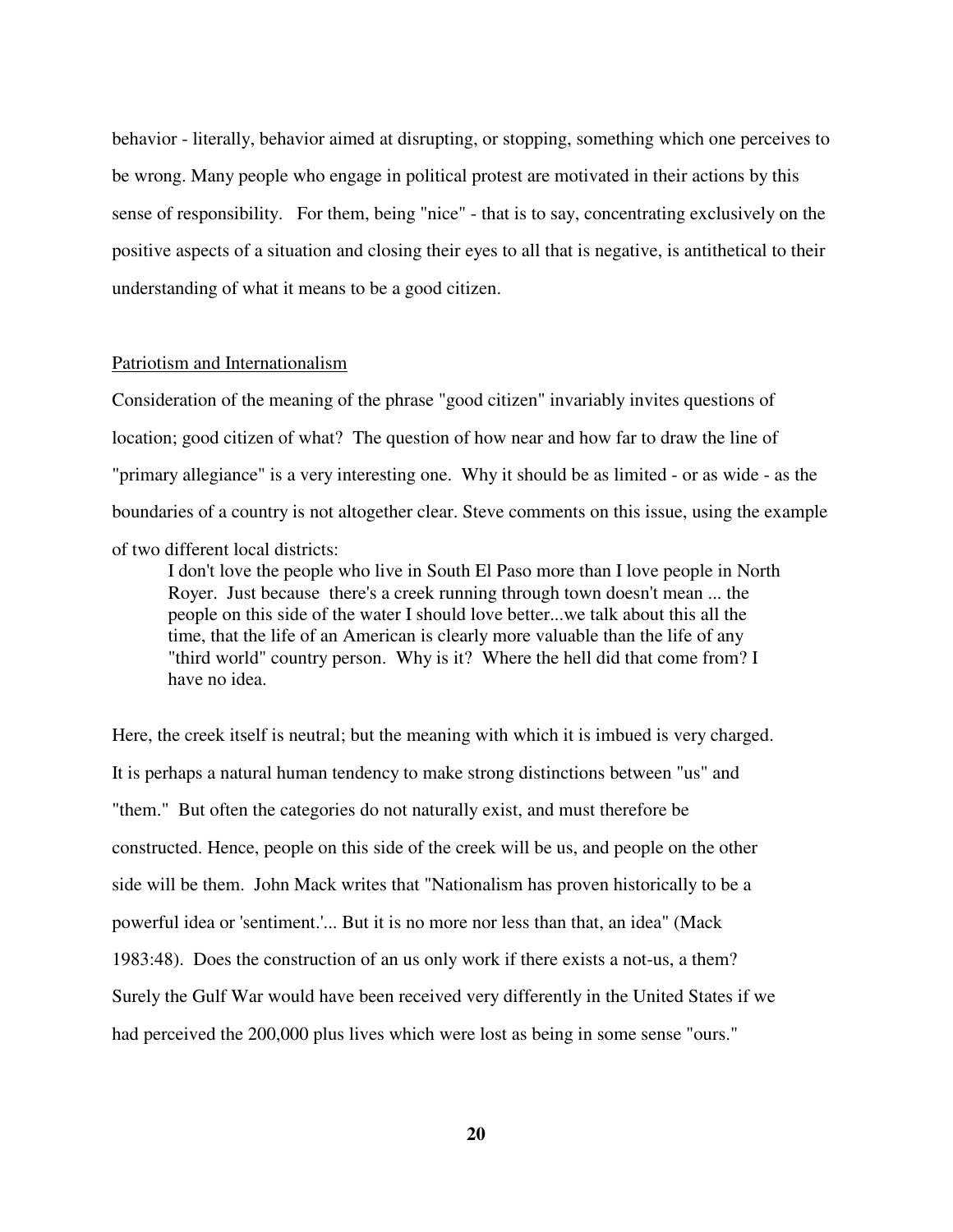What is this construction of "ours" and upon what is it based? As soon as one begins to delve into the origins of national groupings it soon becomes apparent that the constellations that have formed are often accidental, the definition of what particular grouping constitutes a nation is quite arbitrary, and the reality of nationhood can be seen as a construct of the mind, a fantasy brought forth in a territorial context (Mack 1983:48).

In modern times, the concept of patriotism has often been linked to that of nationalism. But why should this be so? If one were to think of patriotism as loving one's country (though not necessarily always supporting or defending it) isn't it possible that it is in one's country's best interests to think globally? While a particular practice may have short-term benefits (like deriving the benefits from nuclear energy, but dumping its wastes in someone else's backyard), if ultimately it does not bode well for the overall context in which one's country exists - i.e. the rest of the world - neither is it favorable for one's country. The only way in which this would not be true were if, indeed, the world was not composed of interrelated and complex systems.

If national boundaries are merely "fantasies brought forth in a territorial context" - that is to say that they are not "natural" and thus are in some sense arbitrary -what can be said about patriotism which is linked to nationalism? Webster's Dictionary defines nationalism as "loyalty and devotion to a nation; a sense of national consciousness exalting one nation above all others and placing primary emphasis on promotion of its culture and interests as opposed to those of other nations or supranational groups." But what does "devotion to a nation... exalting one nation above all others..." really mean? If one looks only to the part and not to the whole, when the whole is destroyed there will be no part to speak of. Exalting one's country above all others seems incompatible with the international consciousness required for preservation of the planet (and by implication, of course, all of the countries on the planet, including one's own). From this point of view, nationalism is only a very limited form of patriotism; genuine "love for one's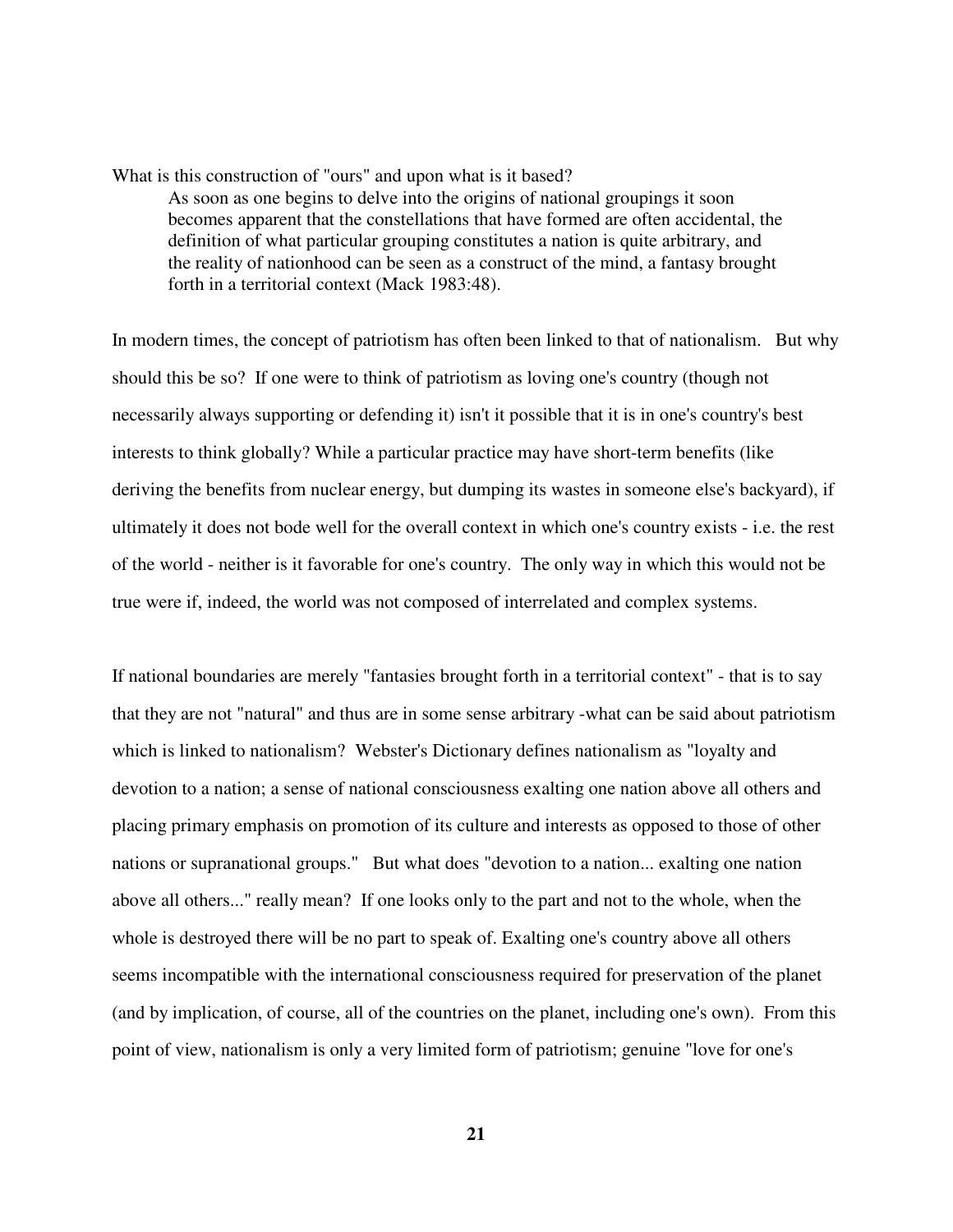country" must concern itself with matters which extend beyond one's country.

Bill has thought a lot about the issue of world citizenship. His global consciousness is evident in his present activism, much of which focuses on the de-militarization of space, not even a supranational but a supraglobal issue. (The North American Aerospace Defense Command (NORAD) is located in Colorado Springs, which makes him well-positioned to coordinate such work). It is not that Bill does not have a particular feeling about being an American; indeed he does. "I'm really tied into being an American" he explains. "I have close ties with my family, I'm a nut about baseball." Although Bill enjoys certain aspects of life in the United States, "being really tied into being an American" does not mean limiting himself and his work to concerns within its borders.

 I think that the concept of world citizenship... has to take center stage increasingly, because just the necessity of an interconnecting world, and that pluralism is going to be very important... it leads to an awful lot of diversity and that's a strength, but we as citizens, increasingly have to see ourselves as world citizens first, and then work the patriotism and love of a particular region or country or tradition second.

When Jill is asked what it means to her to be a citizen of the United States, she responds "I suppose if I had my choice, I'd rather see myself first as a citizen of the world, simply a human being who exists on this planet and secondly as somebody who happens to live in a country called the United States of America." Jill has not spent much time out the country, and as a result does not have a very clearly defined idea of what role her "American-ness" plays in her life, as opposed to other aspects. She comments: "my idea of being an American is more just my idea of being myself. I don't have anything to compare it to."

Although respondents may feel that their allegiance extends beyond their country, they do at the same time experience a heightened sense of responsibility for actions perpetrated by their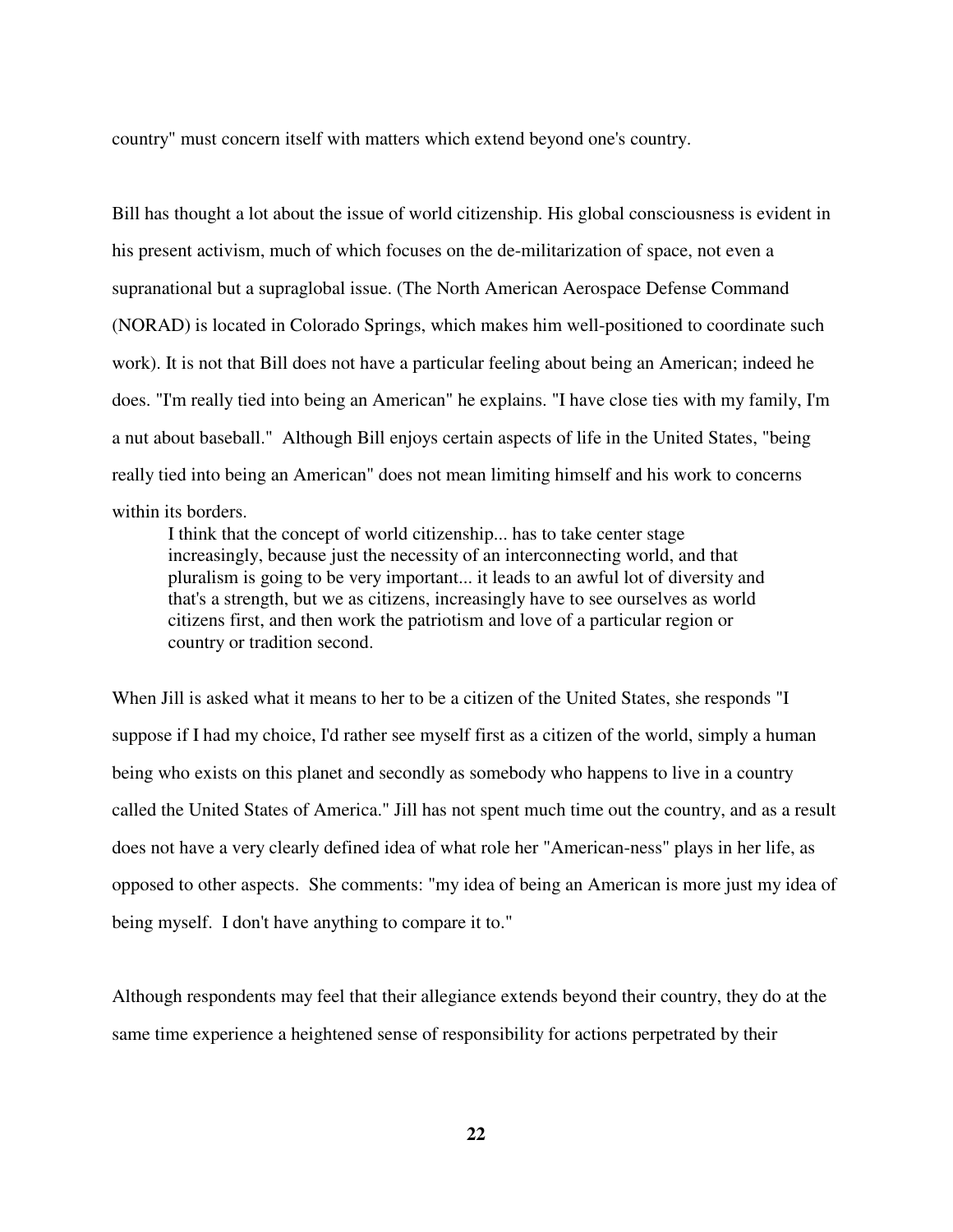country. Bruce's consciousness of being an American has been heightened by taking groups of people to Latin America to do community service there. He explains "... in some ways that experience defines my role of who I feel I am as an American citizen... I feel I have a real sense of responsibility for what our nation does." Mary uses somewhat similar language, saying that for her, being a citizen of the United States means "I feel more responsibility toward what this country does than towards any other country..." Bill spent four years in the army in the early sixties, mostly in Europe but also briefly in east Africa. "I tell people that's where I really lost my sense of patriotism [in the limited sense], of just seeing the world through American eyes...a major step in world citizenship." For both Bruce and Bill, spending time outside of the United States accentuated their consciousness of being American. Margi says that when she's "with people who don't think of themselves as Americans, then my Americanism becomes more prominent." This includes people who aren't American as well as "people who are really trashing this country can make me very aware of being part of the country and being part of what's being trashed, even if I'm involved in doing that."

All of the respondents have a clear consciousness of being citizens of the United States, as well as being members of a larger group, the global community, of which the United States is but one part. One membership does not negate the other, although they might lend perspective to each other. Social identity theory is particularly useful as a means through which to discuss the complimentarity and tensions between co-existing group memberships, as well as the relationship between the fact of group membership and feelings about that membership, as referred to by several respondents in the above passages.

## Social Identity Theory and Critical Loyalty

Tajfel has defined social identity as that part of an individual's self-concept which derives from his knowledge of his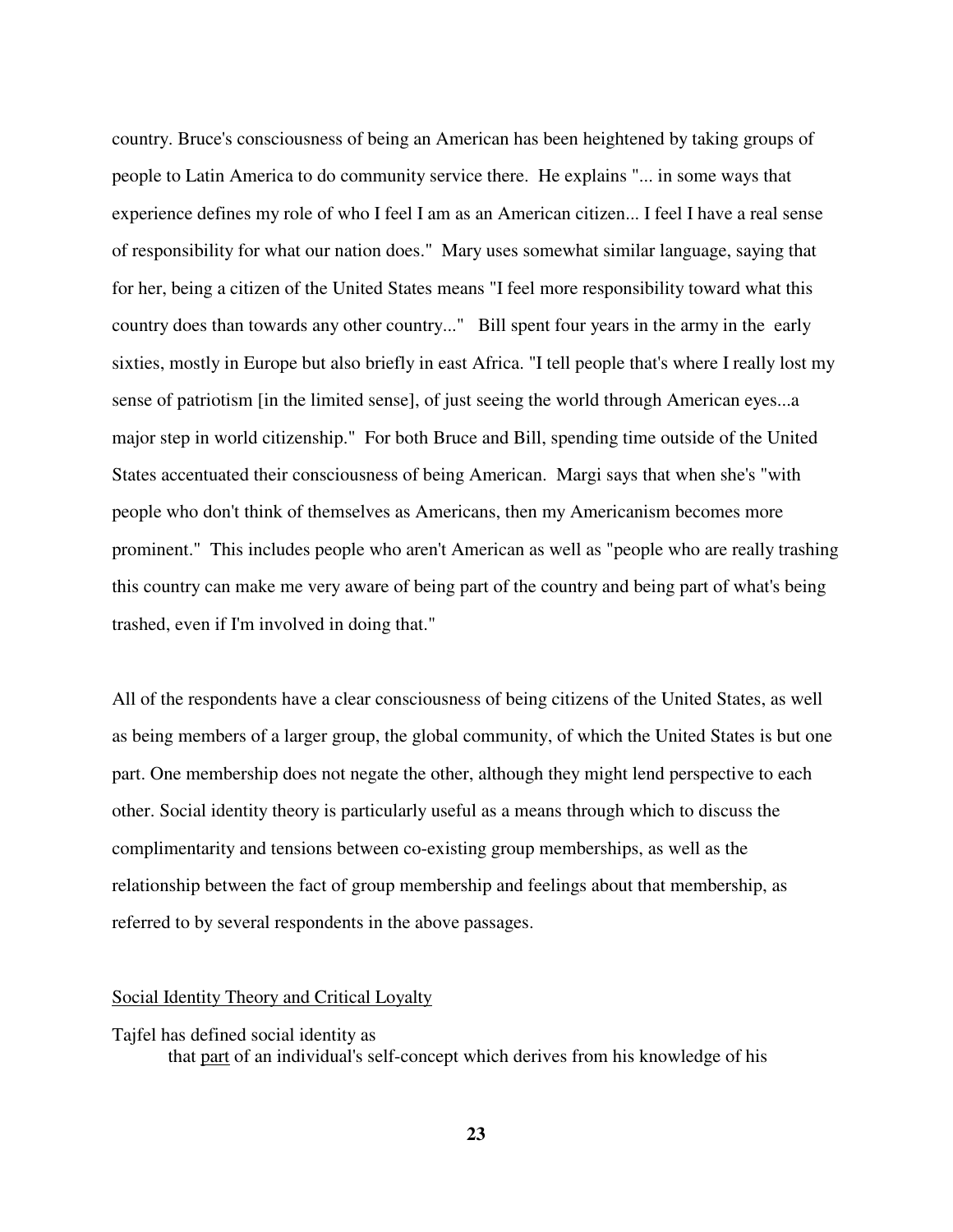membership of a social group (or groups) together with the value and emotional significance attached to that membership (Tajfel 1978:63).

This definition raises several questions germane to the present discussion: Is membership to a group contingent upon one's feelings towards that group? For the purposes of our discussion here, this question translates into: does being critical of the policies of the United States make one any less of an American? What part of one's self-concept comes from knowledge that one is from a particular country? Does this knowledge conflict with or compliment other, equally true, information, such as that one is a member of a global community?

I have argued elsewhere (Andrews 1991) that social identity theory does not sufficiently differentiate between two kinds of group membership: voluntary and involuntary. Involuntary membership encompasses those parts of oneself about which one has had no say - gender, race, and the historical time of one's birth being the most obvious. Voluntary membership, however, is of a much more flexible nature.

 Given that one is born a particular gender, race, at a particular time, and into an entire network of familial background, one invariably has feelings, conscious or unconscious, regarding such aspects of one's involuntary group membership (for instance, by becoming active in the women's movement or in the struggle against racial discrimination) (Andrews 1991:26-27).

While one would expect to find a high degree of positive regard for the groups of which one is voluntarily a member - after all, one has chosen to be part of them -the same does not necessarily follow for involuntary group memberships. As the example in the excerpt above shows, often voluntary group memberships are a reflection on or expression of an individual's feelings about her involuntary group memberships. So, for instance, the fact that someone is born white and in South Africa reveals only part of the story: whether that person, during the years of aparthied, went into political exile, or joined the Afrikaner Weerstandsbeweging (AWB), or accepted and did not question the privileges accorded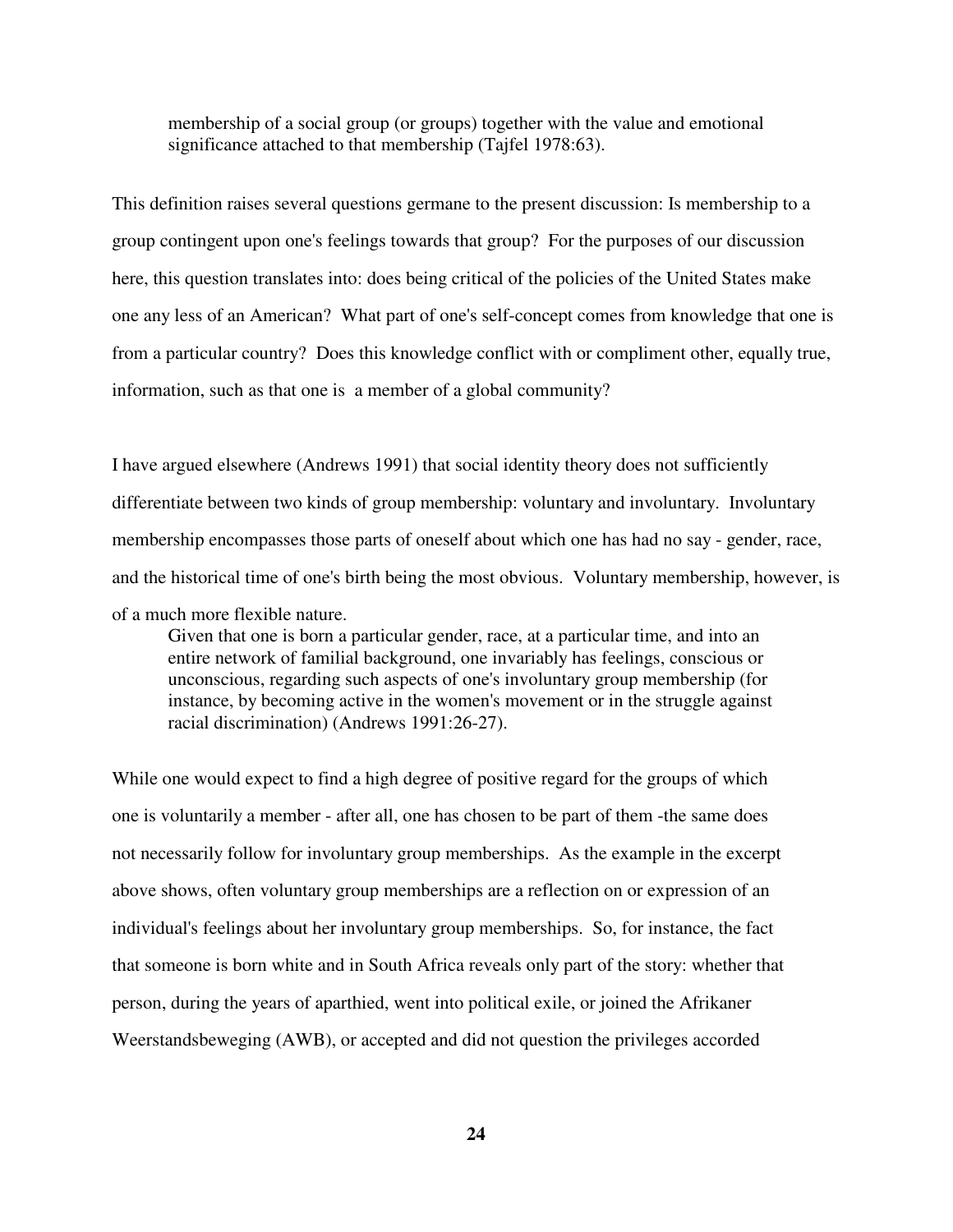her because of the color of her skin, was a significant indicator of the salience of this category as an organizing principle in an individual's self-concept.

Similarly, then, the fact that an individual is a citizen of the United States may wield much importance in determining the circumstances of an individual's life, but it is not useful as a direct indicator of significant belief structures. Under what circumstances is one's consciousness of being an American citizen heightened? In the section above, several respondents observe that it is in contexts often outside of the United States that they are most acutely aware of their American citizenship, an experience which is doubtless familiar to anyone who has spent any time outside of their own country. But precisely what evaluative content accompanies this "heightened consciousness" is a different question altogether; awareness of a particular group membership is no indicator of the value ascribed to this fact.

Tajfel states that social identity is the combination of consciousness of a particular group membership, plus the "value and emotional significance" attached to that membership. What part of respondents' social identity derives from the fact of their American citizenship? We learn not only the fact of our citizenship, but the value attached to that fact, from a very early age - with some of these 'learning situations' being more overt, and carefully orchestrated, than others. The reciting of the Pledge of Allegiance, mentioned above, is one of the most obvious examples. Here, the intention is to teach children not only that they are they American citizens, but that this means something very special. Citizens are not, however, formally socialized to evaluate critically the actions of their nation; if and when they come to do so, some of the previously unchallenged positive regard may have to be rethought. While in most cases this will not effect the involuntary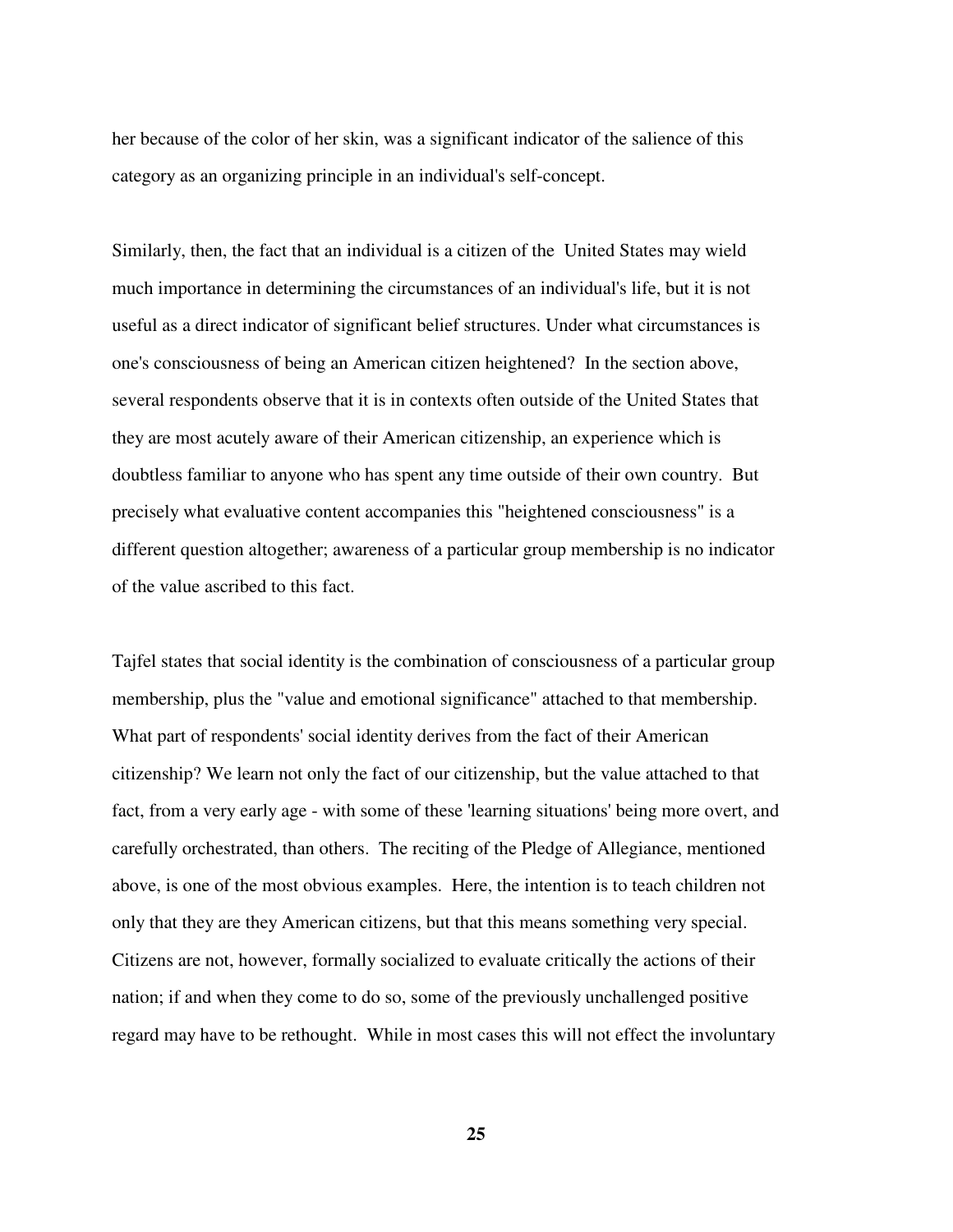group memberships (persons are not likely to renounce their citizenship, though some do), there may well be a shift in voluntary memberships.

We have seen in earlier passages that many of the respondents engage in political advocacy because, as American citizens, they feel particularly responsible for policies which are conducted, at least theoretically, in their name. In other words, it is not in spite of their citizenship but - at least in part - because of it, that they demonstrate. Their actions are motivated by a sense of critical loyalty, described by Staub as: commitment to the group's ultimate welfare, and/or to universal human ideals and values, rather than to a policy or course of action adopted by the group at any particular time. It also means the willingness and capacity to deviate from --not support but resist and attempt to change--the current direction of one's group (Staub 1991:11).

Critical loyalty and critical consciousness do not jeopardize group membership but almost lend it an increased, more genuine legitimacy. This phrase encapsulates the complexity of the issues discussed in this chapter; one can simultaneously be critical and loyal. Indeed, the expression of the criticism may be motivated by the fact of the loyalty, for as Bruce commented earlier "If I didn't care, why would I even bother?" Thus, critical loyalty is the central defining characteristic of radical patriotism.

#### Concluding Comments

The political right has been successful at putting across its view of what it means to be a good American; the left, rather than contesting the terms of the debate (or, more precisely, the lack of debate) has resigned from this discourse altogether. However, the price for this resignation has not been small. The right quite correctly appreciates the political leverage to be gained by holding the patriotic high ground. It is not that the left should try to "[re]capture the flag", for that would result in a replication rather than a correction of the current problem, whereby a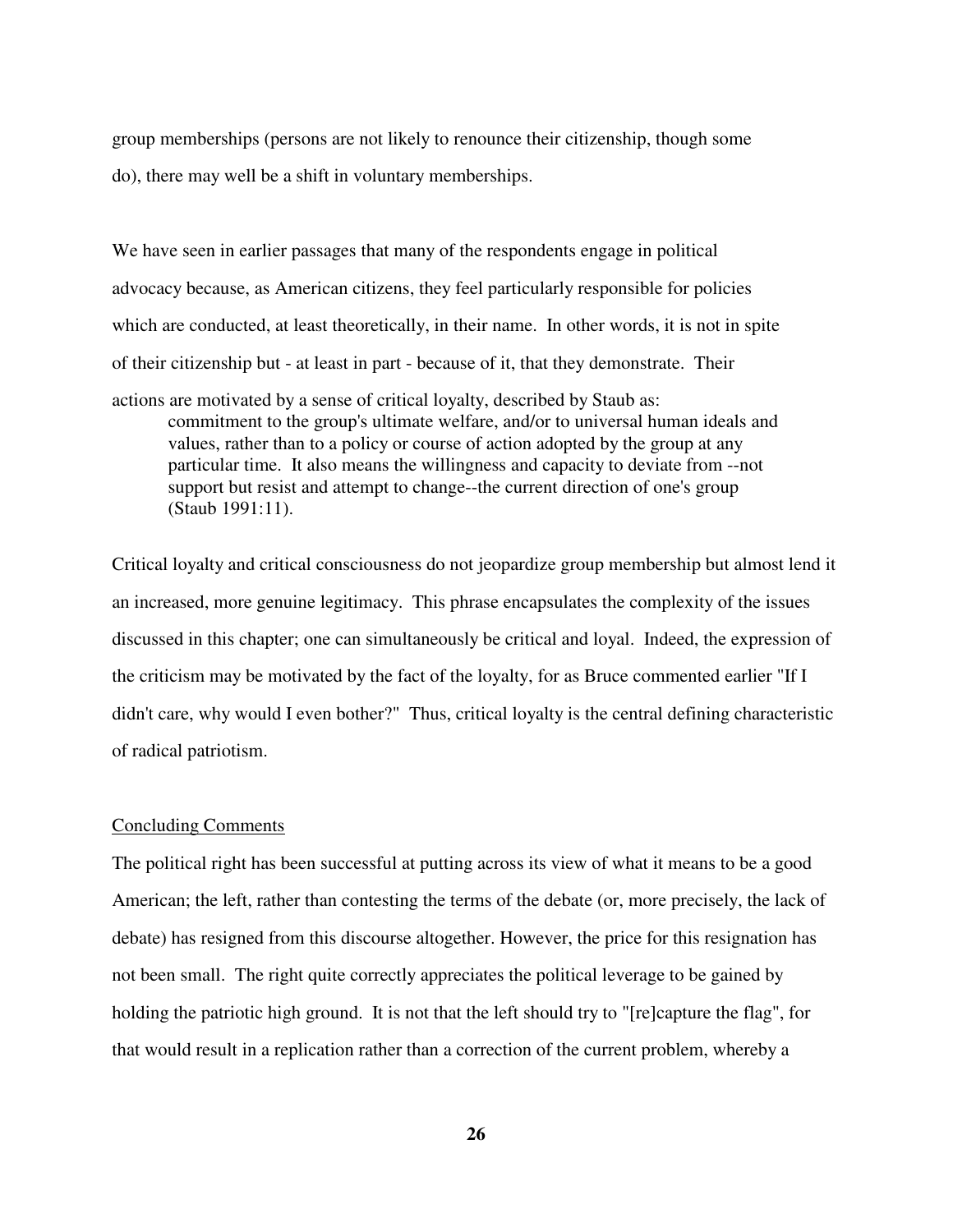portion of a group dictates for the whole of the group what precisely that membership means. What is at stake here is more than a clarification of semantics, for ultimately the question is begged: whose country is it? Eventually, the phrase "good American" becomes synonymous with "American" and anyone who is not a good American, isn't worthy of being called American at all. By this strategy, there evolve two classifications of Americans: good Americans, and un-Americans. But by what criterion is it determined who shall fall into which group? By what right does one group of Americans determine what is and what is not "American"? Who is it that asks these questions, and why do they ask them? To paraphrase Fairclough, this is not an outgrowth of politics, this is politics.

The astute radicals, referred to earlier, who "used a vocabulary of patriotism ... as a means of possessing the past" well knew that the victor's spoils in the struggle over who is to name history are most substantial. By presenting themselves as the real patriots, radicals of former times could more effectively wield influence on the future direction of their country, whose spirit they claimed to embody. It was, after all, their country. It is this very sense of rightful input that has been sacrificed, an effective, self-imposed disenfranchisement. When those who engage in political protest simultaneously withdraw from any claim to being "American" they, perhaps unintentionally but nonetheless effectively, collude with their own marginalization. By acquiescing with the construction that "good Americans" are uncritical Americans, the potential power of critical (and thus "un-") Americans is significantly diminished.

This has very far-reaching effects, for ultimately this construction is one of the United States' most successful exports. Common knowledge has it that the United States is indeed united in its opinion about itself; like most "common knowledge" this is erroneous. In keeping with much of the literature on stereotyping and prejudice, the reaction of many non-Americans to hearing the

**27**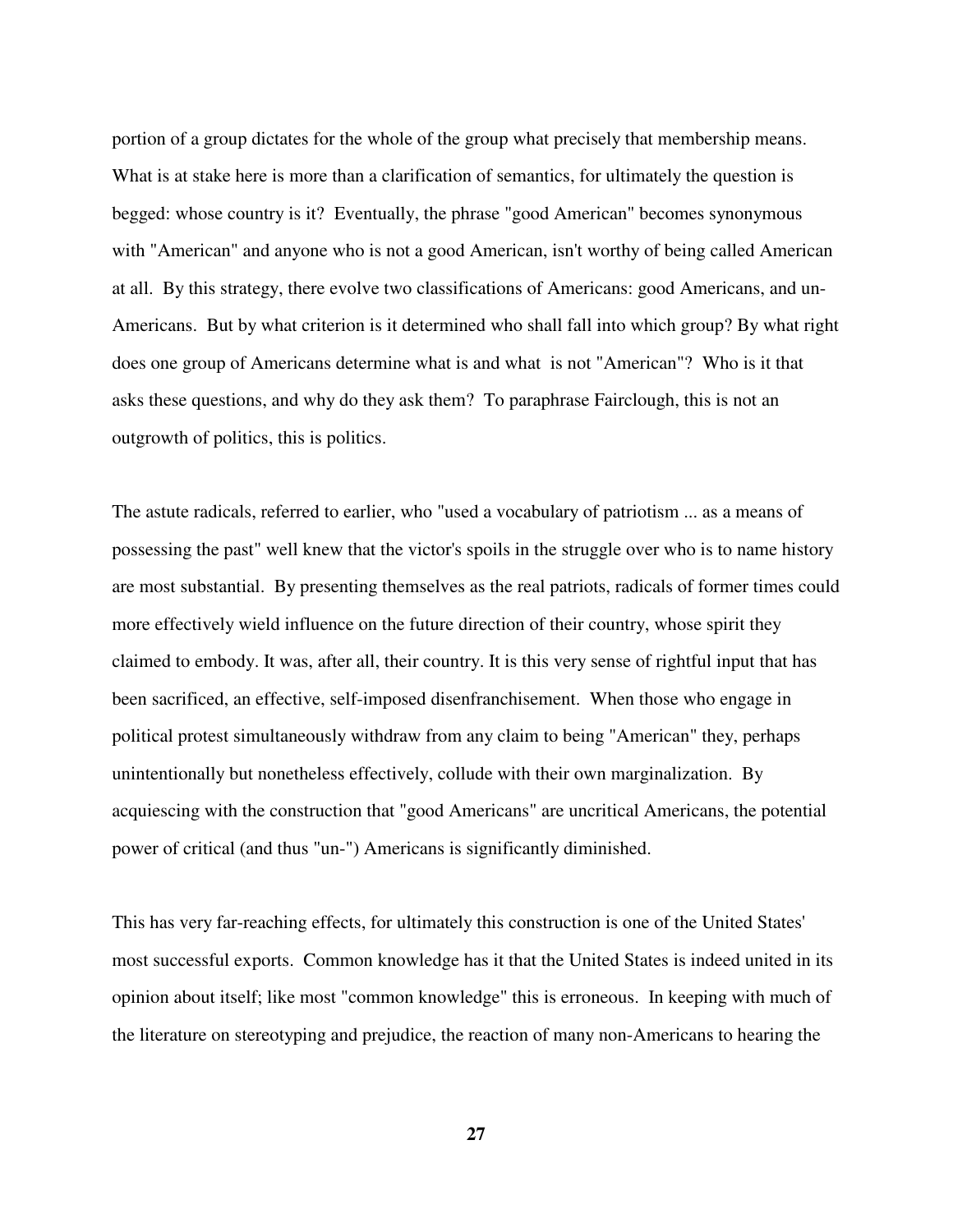critical views expressed by an un-American is often one of surprise, quickly followed by a statement to the effect "you're not like other Americans." So pervasive is the belief that Americans are uncritical of their government, that even evidence demonstrating that this is not always so is relegated to the status of "the exception." Ultimately, if the only "Americans" are those citizens of the United States who fervently and uncritically embrace all things done in their country's name, then the un-Americans, the critically loyal Americans, cannot be heard. This, in turn, substantially reduces the possibility of building a genuine internationalism in which the "greatness of a country" is assessed by its contribution to the "greater whole."

In this paper I have concentrated on one particular story of demonstrators who, in expressing their disagreement with certain policies of their government, believed they were behaving as good citizens, citizens who love their country and care about it, not at the exclusion of the rest of the world, but as an integral part of it. This story is not a uniquely American one, though its details are particular to that country. Throughout the ages, citizens across the world have fought to realize the high principles for which their countries were meant to stand. Are they really any less patriotic because their love of country transcends the precise moment through which they happen to be living? Radical patriots have a great historical legacy, which is there to be claimed by those who believe that criticism is the stuff of which true democracy is made.

Nelson Mandela, in his defense of himself in his trial of 1962, makes a clear distinction between his country and the "proclaimed policies of the government."

 ... the whole life of any thinking African in this country drives him continuously to a conflict between his conscience on the one hand and the law on the other.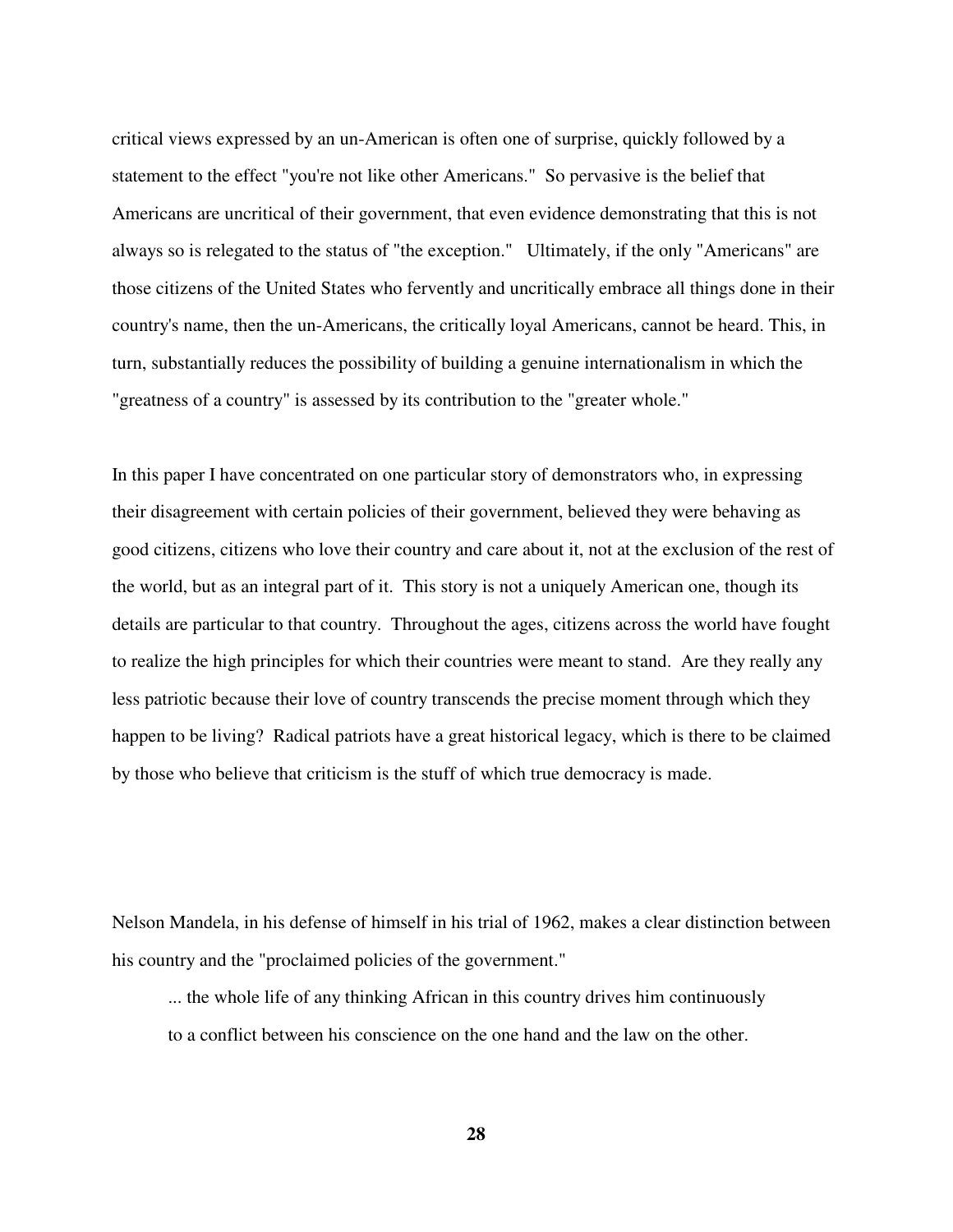This is not a conflict peculiar to this country. The conflict arises for men of conscience, for men who think and who feel deeply in every country... Men are not capable of doing nothing, of saying nothing, of not reacting to injustice, of not protesting against oppression, of not striving for the good of society and the good life in the ways they see it. Nor will they do so in this country... (Mandela year?: 152-156).

Mandela concludes his heartfelt defense by stating "I have done my duty to my people and to South Africa" (p.160). It is precisely by voicing his fierce opposition to the existing government that Mandela believes he is doing his duty to his country. Mandela's entire life is a testimony to Camus's stated desire: "I should like to be able to love my county and still love justice."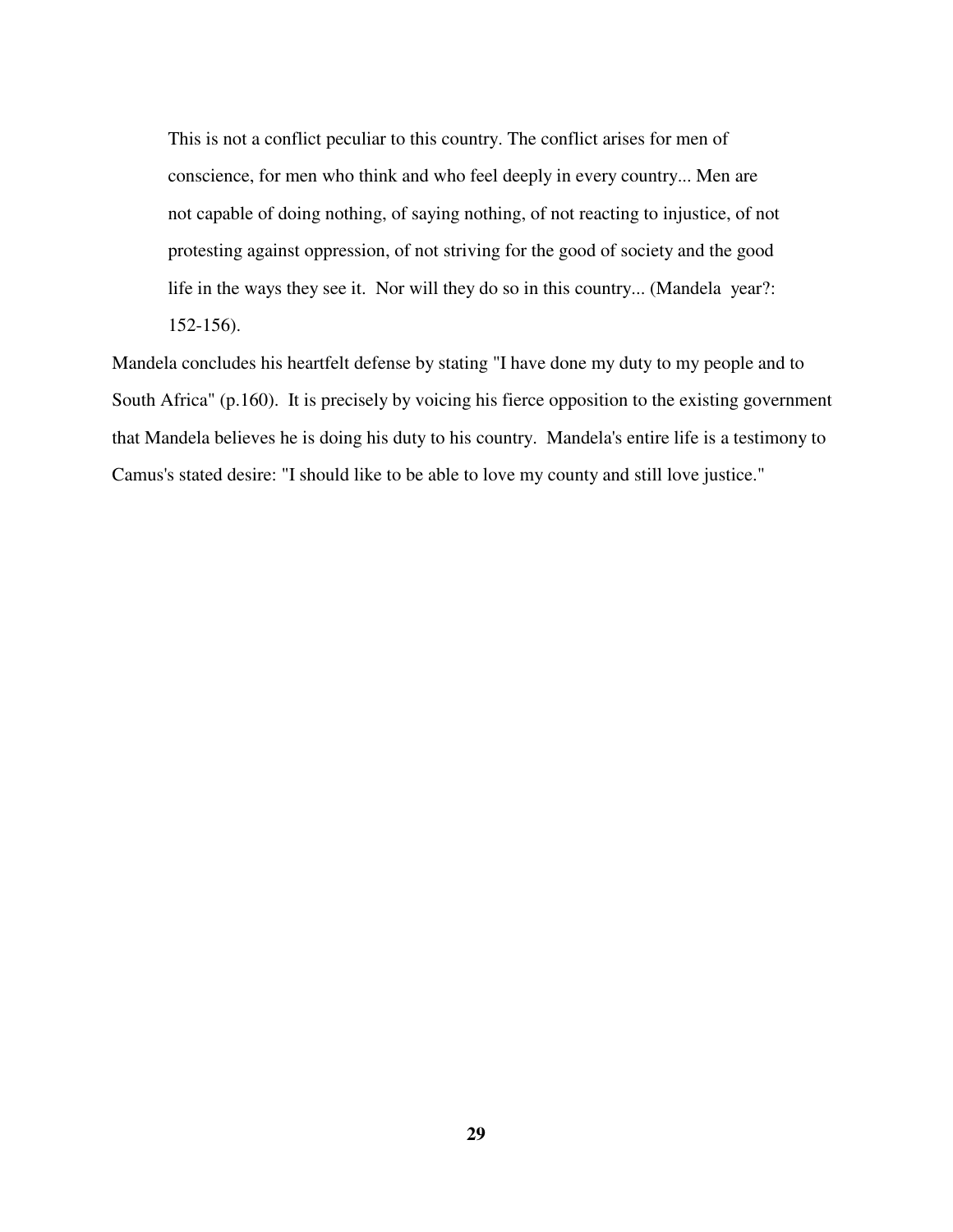# **Bibliography**

| Allen, Bruce (1991) Germany East: Dissent and Opposition (Revised Edition)<br>New York: Black Rose Books.                                                                                                    |
|--------------------------------------------------------------------------------------------------------------------------------------------------------------------------------------------------------------|
| Andrews, Molly (1991) Lifetimes of Commitment: Aging, Politics, Psychology<br>Cambridge, England: Cambridge University Press.                                                                                |
| Andrews, Molly (1994a) "'I shall speak of mine': Opposition and Reform in East<br>Germany" Unpublished manuscript.                                                                                           |
| Andrews, Molly (1994b) "Apple Pie and the Politics of Protest" Political Psychology<br>Winter<br>1994.                                                                                                       |
| Burke, Peter and Roy Porter, eds. (1987) The Social History of Language<br>Cambridge, England: Cambridge University Press.                                                                                   |
| Camus, Albert (1960) "Letters to a German Friend" in Resistance, Rebellion and Death New<br>York: Modern Library.                                                                                            |
| Cunningham, Hugh (1989) "The language of patriotism" in Raphael Samuel, ed. Patriotism:<br>The Making and Unmaking of British National Identity Vol. I:<br><b>History and Politics</b>                       |
| London: Routledge.                                                                                                                                                                                           |
| East European Reporter (Winter 1989/90) Vol. 4 No.1.                                                                                                                                                         |
| Fairclough, Norman (1989) Language and Power London: Longman.                                                                                                                                                |
| Hill, Christopher (1989) "History and Patriotism" in Raphael Samuel, ed.<br>The Making and Unmaking of British National Identity Vol. I:<br>Patriotism:<br><b>History</b><br>and Politics London: Routledge. |
| Mack, John (1983) "Nationalism and the Self" The Psychology Review, Vol. 2, 47-69.                                                                                                                           |
| German Democratic R<br>Naimark, Norman M. (1992) "Ich will hier raus': Emigration and the Collapse of the                                                                                                    |
| Shenkman, Richard (1991) "I Love Paul Revere, Whether He Rode or Not"<br>New York: Harper Collins.                                                                                                           |
|                                                                                                                                                                                                              |